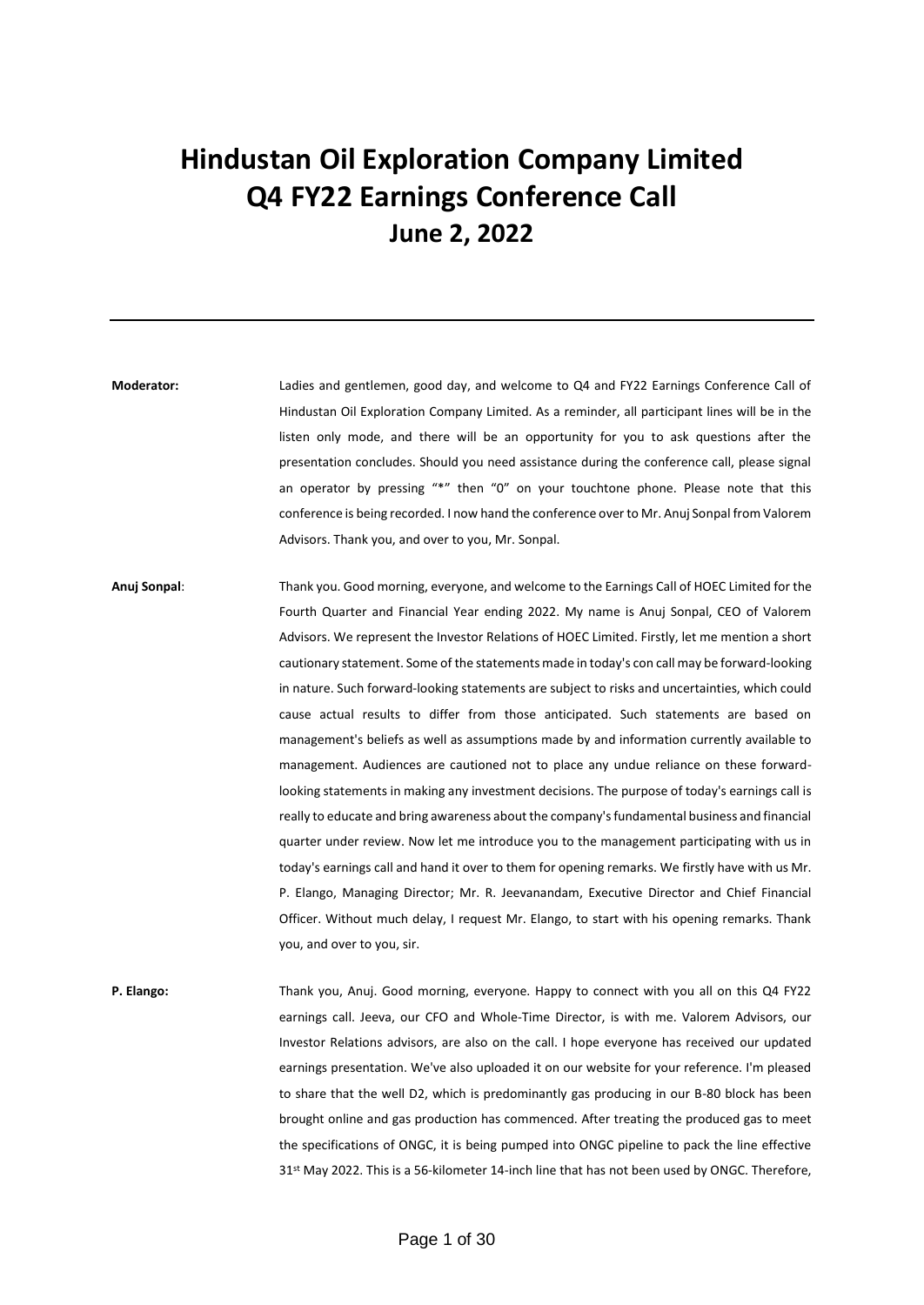the volume of gas to be packed in the line through B-80 gas will be discussed and agreed with ONGC. Post that, buyer will be formally notified to receive the gas to commence the commercial sales. Initially, the well will be flown at lower rates. Post stabilization of all parameters, the flow rate will be increased to meet the committed gas volume of 10 million standard cubic feet per day. Our gas processing capacity is about 15 million standard cubic feet per day. Being an offshore block, B-80 development has posed multiple challenges. It has been a difficult journey due to the disruption caused by the pandemic and later the cyclone. Post installation of single-point mooring system and mobilization of floating storage offload vessel, we have started the pre-commissioning of the processing facilities at KGB Offshore Installation. The facilities include separators, gas dehydration unit and compressors among others. These were installed more than a year back as these equipment were onboard for more than a year without being used. Commissioning of each equipment took much longer time than expected. Tuning of these each process equipment are required to be carried out by introducing hydrocarbon by adhering to high level of safety standards. The contractor has to mobilize personnel and spares from the original equipment manufacturers from various parts of the world. Overall, this has taken much more time than initially envisaged. Subsea pipelines and umbilical systems were installed in May 2021 before the cyclone. We observed some losses of hydraulic fluids in the umbilical joints while opening the wells. This was subsequently addressed with the help of ONGC dive support vessels through subsea diving operations. Rectification was successful in respect of D2 well. However, in D1 oil well, after holding the pressure for some time, we observed the loss of hydraulic fluid once again. We are drawing up plans and procedures for mobilizing the DSV of ONGC again to attempt rectification of the umbilical issue of D1 well at the earliest. Therefore, initial production is only from D2 well. This will be followed by D1 well on successful repair of the loss of hydraulic fluid, which is being attempted with ONGC support. We wish to clarify that both the wells have demonstrated the expected reservoir pressure while flowing, and we have not seen any issues with the productivity of the wells. The delay in commencement of commercial production from B-80 by more than a year has caused severe strains on company's resources. Offshore assets require safe maintenance, whether it is operating or not. We had to stretch our limited resources to deal with the unanticipated challenges. Our plan is to remain focused on B-80 as we have to bring it on full production mode. At Dirok, we pursued a strategy of value over volume to realize a better gas price. During Q4, we continued to supply gas at a premium price to Numaligarh refinery, Assam Gas Company, BCPL and NEEPCO. Due to this, in Q4, the premium sales constituted 40% of total gas sales, fetching a premium of over \$1 per mmbtu to the Government notified prices of \$2.9 per mmbtu. Balance 60% of the produced volumes were supplied to OIL at Government notified prices. However, lower offtake by downstream consumers reduced our average production in Q4 to about 28 million standard cubic feet per day. Overall, Dirok field continues to perform very well, maintaining excellent reservoir performance. Till date, the field has delivered nearly 50 BCF of gas and 1 million barrels of condensate. The Hollong Modular Gas Processing Plant emerged as the role model plant in North-East region and safely clocked 1,480 days of Lost Time Injury (LTI)-free operations as on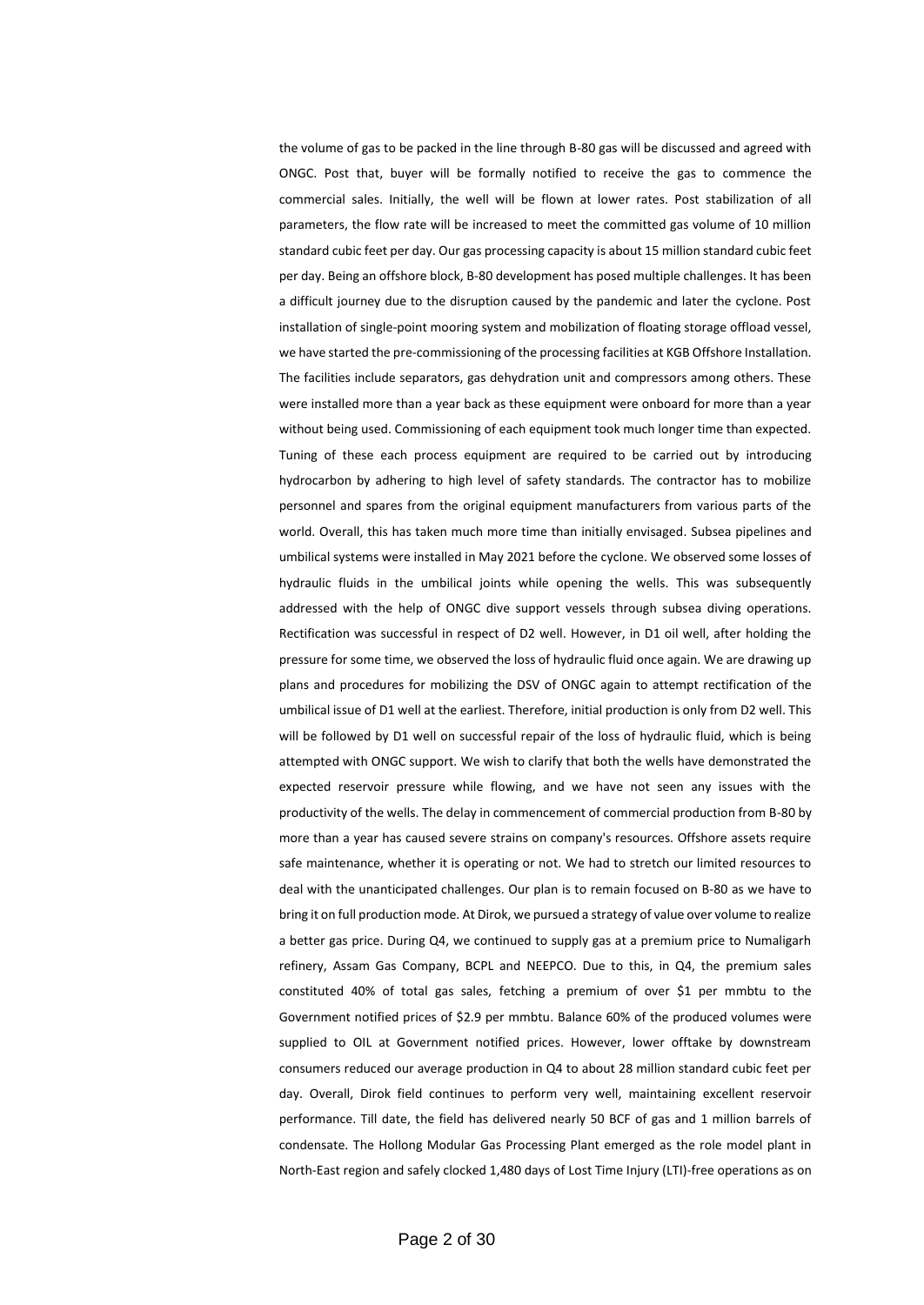$31<sup>st</sup>$  March 2022. On PY-1, the Dispute Resolution Committee recommended a settlement package that has been accepted in principle by both HOEC and Government. The issue was related to method to be adopted for calculation of royalty. Terms of settlement require both the parties not to disclose its content. Liabilities arising out of this proposed settlement had been provided for in the books of accounts. Once a settlement agreement is executed and payment remitted, extension of PY-1 PSC for 10 years will be granted by the Government. This brings to an amicable end a long outstanding issue. This would also pave the way for PSC extension and future development drilling to increase production. Meanwhile, adhoc extensions are being granted by the Government. A similar situation prevails in Kharsang, where the issue relates to cost recovery limits, as there are differences between the contractor and the Government as to the amount eligible for cost recovery. Discussions are ongoing between the Government and the operator. This cost recovery eligibility issue is likely to be referred to Dispute Resolution Committee. In our Cambay assets, under approved field development plans, we will be drilling 2 development wells at Asjol and North Balol each. At Palej, Ring Fenced PSC has been signed by the JV for R2 area and has been submitted to MoPNG through DGH for final execution. In January, mandatory public hearing was completed as part of environmental clearance process to implement these development plans. In our other north-eastern blocks - Kherem, Umatara and Greater Dirok, there has been further progress in the regulatory process for forest and environmental clearances. I now invite Jeeva to share the financials.

**R. Jeevanandam:** Thanks, Elango. We report that the Company made a revenue of Rs. 38.24 crore in the current quarter against Rs. 36.24 crore in the previous quarter. For the year end, the standalone sales revenue is Rs. 130.5 crore, comparing Rs. 99.44 crore in the previous year. In the consolidated accounts, the revenue from sale is Rs. 42.21 crore against Rs. 43.93 crore in the previous quarter, and for the year 21-22, it is Rs. 155.73 crore comparing Rs. 113.86 crore in the previous year. Increase in revenue is mainly from increase in sales price of gas in Assam and higher realization for condensate due to increase in oil prices. The profit on standalone basis before exceptional items is Rs. 23.4 crore in the current quarter against Rs. 17.6 crore in the previous quarter. For the year 21-22 before exceptional items, the profit before tax is Rs. 70.19 crore comparing Rs. 37.47 crore in the previous year. However, after adjusting the exceptional items, the profit for the period after tax is Rs. 35.83 crore, comparing Rs. 65.06 crore in the previous year. In the consolidated accounts, the profit after tax for the current year is Rs. 19.95 crore against the Rs. 53.46 crore in the previous year. The exceptional items represents Rs. 28 crore related to settlement with the Government of India on royalty issue to secure 10 years extension of the block PY-1. Provision has been made for an arbitration award against the Company for Rs. 6.47 crore for the surrendered block CB-OS/1, and no amount is carried in the books, as it was surrendered much much earlier. The total expenses of standalone including the DDA is Rs. 20.85 crore comparing Rs. 20.59 crore in the previous quarter. For the year 21- 22, the total expense is Rs. 77.12 crore, comparing Rs. 73.79 crore in the previous year. Operating costs are not linear to increase in revenue. However, the statutory levies such as the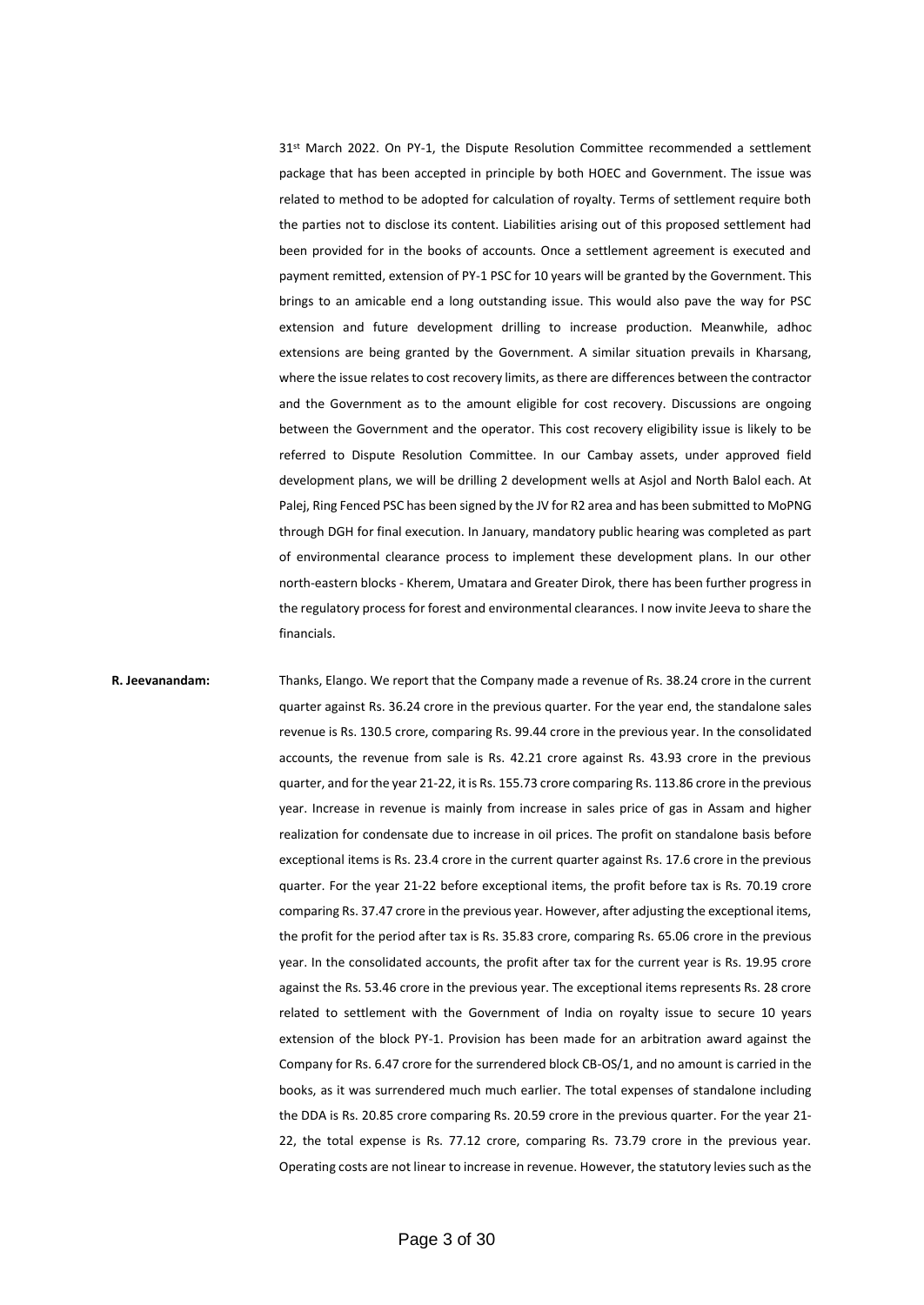royalty and cess are ad valorem. In the consolidated accounts, it is Rs. 36.34 crore comparing Rs. 28 crore in the previous quarter. This increase is due to operating cost of Floating Storage Offshore, effective to its commissioning on  $26<sup>th</sup>$  of December 2021 and the depreciation thereon. Operating cash flow - standalone for the year is Rs. 79.58 crore comparing Rs. 52.8 crore in the previous year, which do not include the working capital changes. In the consolidated accounts, it is Rs. 79.3 crore comparing Rs. 54.24 crore. Outstanding term loan as on 31st March 2022 for the group is Rs. 329 crore and the average financing cost is less than 9% with the cross currency swap. The total investment made in B-80 including the assets for captive use through its subsidiary is Rs. 955 crore. Delay in commencement of production from B-80 causes strain on the cash flow of the Company. As stated by Elango, on commencement of production from B-80, we would be able to solve the working capital issues as well as liquidate the debt at a faster mode than the tenure agreed to the banks. As on date, only about 25% of the investment in oil and gas assets are in revenue mode and the balance would move to revenue mode on commencement of B-80 production. This will enable the wholly owned subsidiaries on revenue mode to sustain on their own. We submit that better numbers could be reported on the commencement of production from B-80, which will make the new beginning, and our focus thereafter would be on the other dormant assets in the Company in western region as well as PY-1. Thanks, and back to you Elango.

**P. Elango:** Thank you, Jeeva. Anuj, we can open the forum for questions now.

**Moderator**: We will now begin the question and answer session. The first question is from the line of Akshay Satija from Alpha Invesco. Please go ahead.

**Akshay Satija**: Sir, in your earlier presentations, we've talked about B-80 gas production could go up to 15 to 23 mmscfd. Now our current contract is 10 mmscfd. So, by when can we expect this number to go up to 14 to 23 kind of levels?

**P. Elango:** We've never mentioned anything beyond 15 million cubic feet as far as B-80 production is concerned. The sales volume what we have committed is we expect the production to range between 12 million to 15 million cubic feet. We will have our internal consumption of gas. So, we have safely made a commitment of 10 million cubic feet. We know that demand within the region is there, and we have the ability to deliver additional volume as well. But overall limit is 15 million cubic feet per day. Out of that, internal consumption could vary between 2 million to 3 million cubic feet and the rest will be sent on sales.

**Akshay Satija**: So, is it fair to assume it will be 10 million to 12 million cubic feet around that level itself?

**P. Elango:** Yes. At this stage, it is fair to assume 10 million cubic feet, that is what we have committed.

**Akshay Satija**: Sir, on second question on the B-80 thing, earlier, our stance was that we will share 20%, 22% odd with the Government and we'll manage our production accordingly. Right now with oil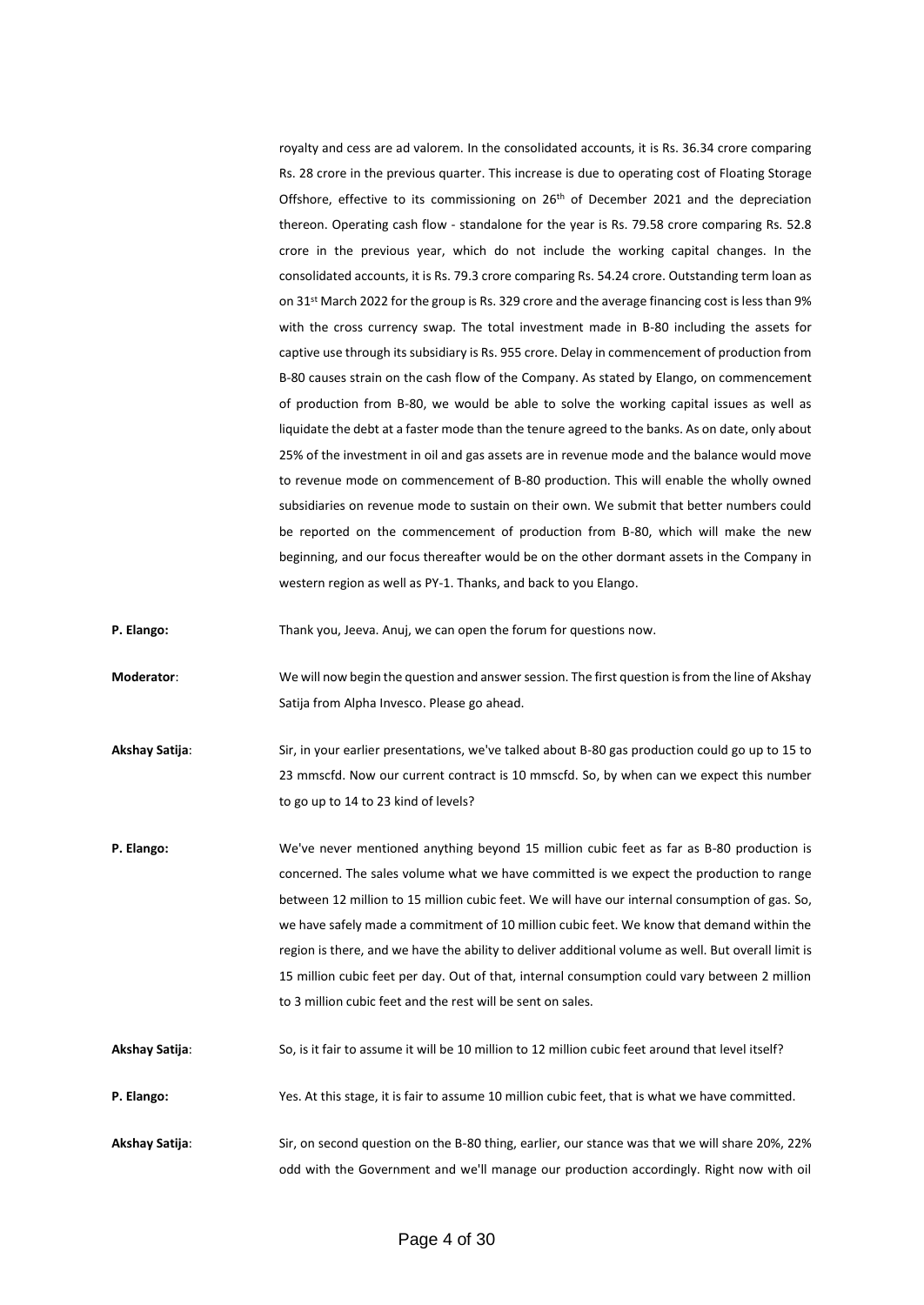prices going above \$100 per barrel, does that stance stand because at those prices, our production is going to be very low from B-80, if we consider 20%, 22% Government share.

- **R. Jeevanandam:** I think we wanted to flow the well to its optimum level. And in a way that if the price rise goes on, we have to share more revenue with the Government. But at the current prices, if you assume around, say, average price of about, say, \$85 to \$90 over a period and we cannot take an operation prices above 1 month and say about \$85, \$90, we will be sharing with the Government, which is in the order of 1/3rd. It should be around 33% to 34%, excluding royalty. With the royalty, the Government is more beneficial to the extent of around 45%, the balance 55% will go to HOEC.
- **Akshay Satija**: Sir, do we have produce more even if we have to pay more to the Government, because earlier our stance was we will produce only up till a point where 20%, 22% will be shared.
- **R. Jeevanandam:** Yes. The initial operation, which happens, we expect the oil price moves to \$120 or in the pricing for the whole year or something. But we cannot bring the well to the minimum. We have to flow the well to an optimum level. But optimum we will continue to maintain, even if it is a more share to the Government.
- **Akshay Satija**: Sir, in that also earlier point, we had earlier also indicated that from D2 well, our production can vary from 15 to 23 this year. We didn't commit in terms of volumes, but there wasn't --
- P Elango: I'll clarify, we never mentioned anything beyond 15 million cubic feet from the gas, our stand has been consistently 15 million only.
- **Moderator**: The next question is from the line of Varatharajan from Antique Limited. Please go ahead.
- **Varatharajan**: Sir, I have three questions, in fact. B-80 now, what should we take as a commissioning for oil? Should we take post the weather window or during the times….
- **P. Elango:** As I said in my opening remarks, the rectification plan that we are drawing up for D1 would require the help of ONGC's dive support vessel. But these actions does not involve lifting of any heavy equipment. So, it can be performed during this weather window also. So, it doesn't have to wait for monsoon to be over. It can be performed. Obviously, we would look for the right condition before deploying the vessel.
- **Varatharajan**: Secondly, this premium in the North-east gas of \$1, now that gas prices are at \$6.1, so we should continue to take \$1 kind of a premium or higher than that or lower than that on the 40% of the volume?
- **P. Elango:** Yes. You can continue to take that \$1 premium over the current price of \$6.1 as such.
- **Varatharajan**: And the volume, should we take it at a normalized level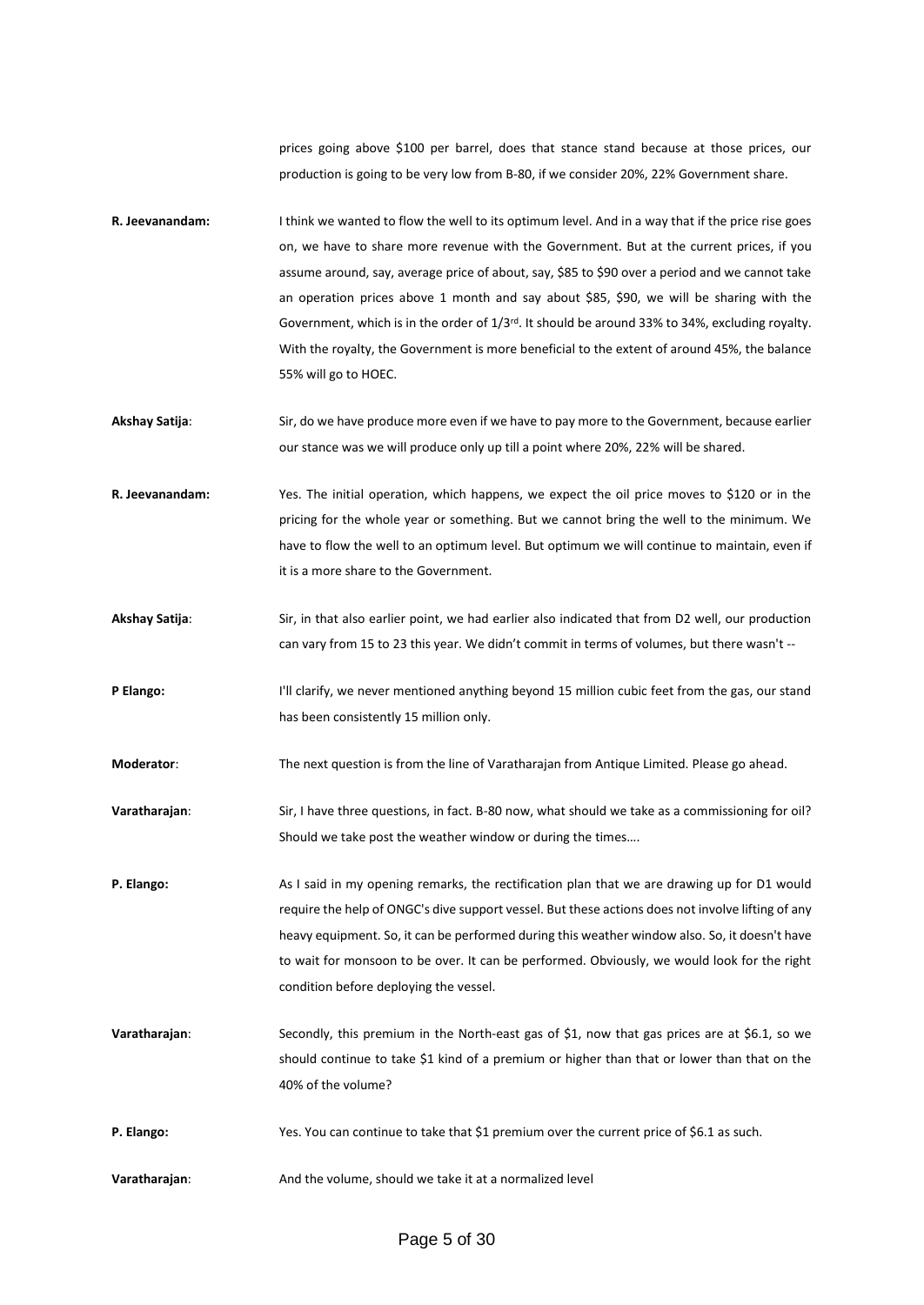- **P. Elango:** The volumes are also quite sensitive to the price. What we have seen since April is there was a dip in the offtake in the volume. But it is again picking up a bit. So, there is a sensitivity linked to that. But mostly in Northeast, what we are seeing is it's the shutdowns of the consumers plant also determine that. But there is certainly a sensitivity. But our contract is tight, meaning, anyone who wants to meet their peak demand approaches and we deliver the gas at the premium over the Government notified price that has been established.
- **Varatharajan**: My final question was this PY-1. So, now obviously, we required to do additional work and all that. And what is the kind of production we can expect? And the existing offtake contract with GAIL, does it stand? Or is there a scope for you to enter into a new contract in terms of the work?
- **P. Elango:** The existing contract with GAIL is very much valid and running. We've actually recently restarted the production of a small volume from PY-1, just a couple of weeks back, and meeting the GAIL specification, that is running. As far as increasing the production from PY-1, as you said earlier, would require drilling new wells, for which all the technical work has been completed. We have initiated the environmental clearance process, and this will require a lead time of around 9 to 12 months in terms of recurring or the tangibles. So, the drilling activity can happen in the early part of 2023.
- **Varatharajan**: So, post that, what is the kind of production we should take, sir? We should go back to 10 to 15 mmscfd or lower than that?
- **P. Elango:** No. I think before we faced the problem with GAIL on the specification. We are producing a small volume of roughly about 1 million cubic feet per day. That is what we have told now.
- **Varatharajan**: Fair enough. Just a clarification on this entire PY-1 proposition. Given that your price is like a fixed price with GAIL, would it even make sense for you to invest significantly to actually produce more at those prices?
- **P. Elango:** I think our first priority is to resolve the outstanding issue with the Government related to the royalty calculation, which has been resolved now. And this is the first time the Government through the alternative dispute resolution mechanism has come to a settlement with any oil and gas company. So, that way, we are happy that we didn't have to go through the normal legal route and reach a settlement. The first priority is to secure the PSC extension, that should happen. We've now restored the production to a very small level. Overall, I think we've discussed this earlier also. The way we see PY-1 is there's a huge basket of unrecovered cost. And we have a fully developed infrastructure. So, the investment is that of a marginal nature that where you drill the well, as long as you are able to recover the well cost, no other investment is required. Pricing is, once you commit to a price, then you have to live by that contract. That's what we will do. But overall, our plan would be to revive it, but timing of it will definitely in terms of priority, as I outlined, it would be getting the B-80 on full production mode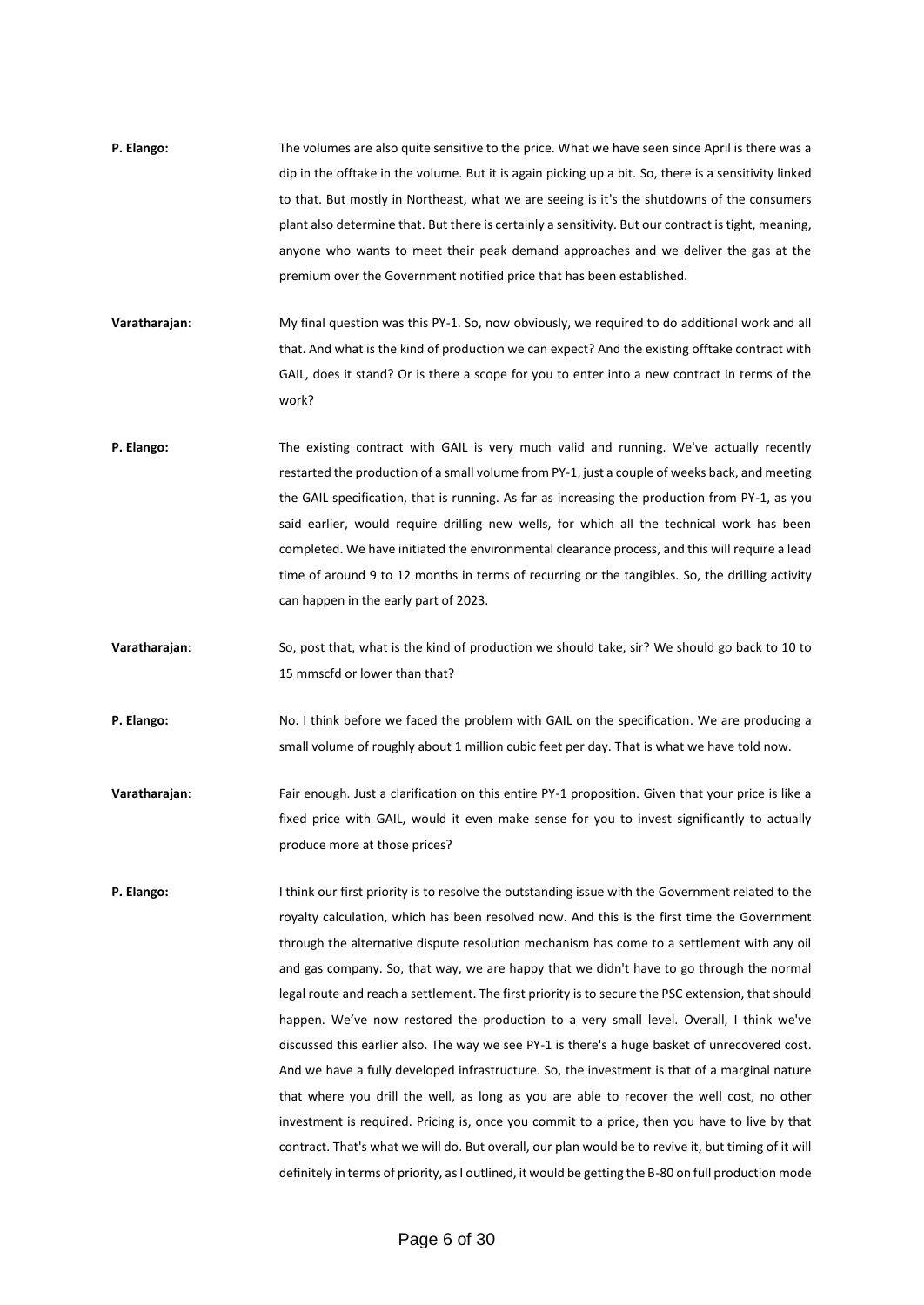first, parallelly getting ready for investment in other blocks. But do the actual investment only after we are fully stabilized.

**Varatharajan:** If I can squeeze in one more question for an update on PY-3.

**P. Elango:** PY-3 status quo remains, there is the new development plan. We have not seen any activity on the ground. And our attention has been on B-80 only.

**Moderator**: The next question is from the line of Abdul Karim from HDFC Securities. Please go ahead.

**Abdul Karim**: Coming to the Kharsang project. Outstanding issues related to the cost recovery limits to be referred to the Dispute Resolution Committee. And the second is the 18 numbers of wells to be drilled in the near future. So, could you update on this?

**P. Elango:** Yes. First is in Kharsang, we participate in Kharsang through our subsidiary entity, Geopetrol, we have a 25% stake in this. We are a non-operator there. We also have a 50% ownership of the operating company Geoenpro. So, all Kharsang matters are dealt by the operating company, one. And like every Pre- NELP block, there are a lot of legacy issues associated with these Production Sharing Contracts, which were signed 25 years back. When the timing is coming up for extension, Government is really putting pressure, pay up whatever was put as the demand by the Government, pay up tax to get the PSC extension. So, in this case, unlike PY-1, at least there is a clarity in the different positions taken by us as the contractor and as the Government which relates to the way the royalty should be calculated. In cost recovery, it's a much more complex area which cost will be allowed and beyond which point, et cetera, et cetera. So, what we have said is as a non-operator, our other position has been out of the total amount being demanded by the Government, certain portions, can be agreed and the remaining portion can be referred to the Dispute Resolution Committee. But the decision has to be taken jointly by all the JV partners. But all I can tell you is there's an intense discussion going on between operator and the Ministry and DGH. By next quarter, we should be able to provide a more clear update on that.

**Abdul Karim**: And the second question is, you have increased your loans from almost in double. So, what is your future plan regarding the loan and the long-term loan borrowings?

**R. Jeevanandam:** When you look at the total investments made in B-80 is about Rs. 960 crore. Out of that, we have taken about only 1/3 as a loan. The balance 66% is internal funding. If B-80 commenced the production, then we would be able to repay the loan quickly thereon. Then in every asset, we don't want to borrow more than 1/3 of the Capex required. So, our major investments, next we are looking at only from PY-1. So, we will be able to raise some element of funds actually, which may be either a debt or equity as the case maybe. We have no plan at the moment, but we are banking on the B-80 revenue. If everything subject to the commencement of production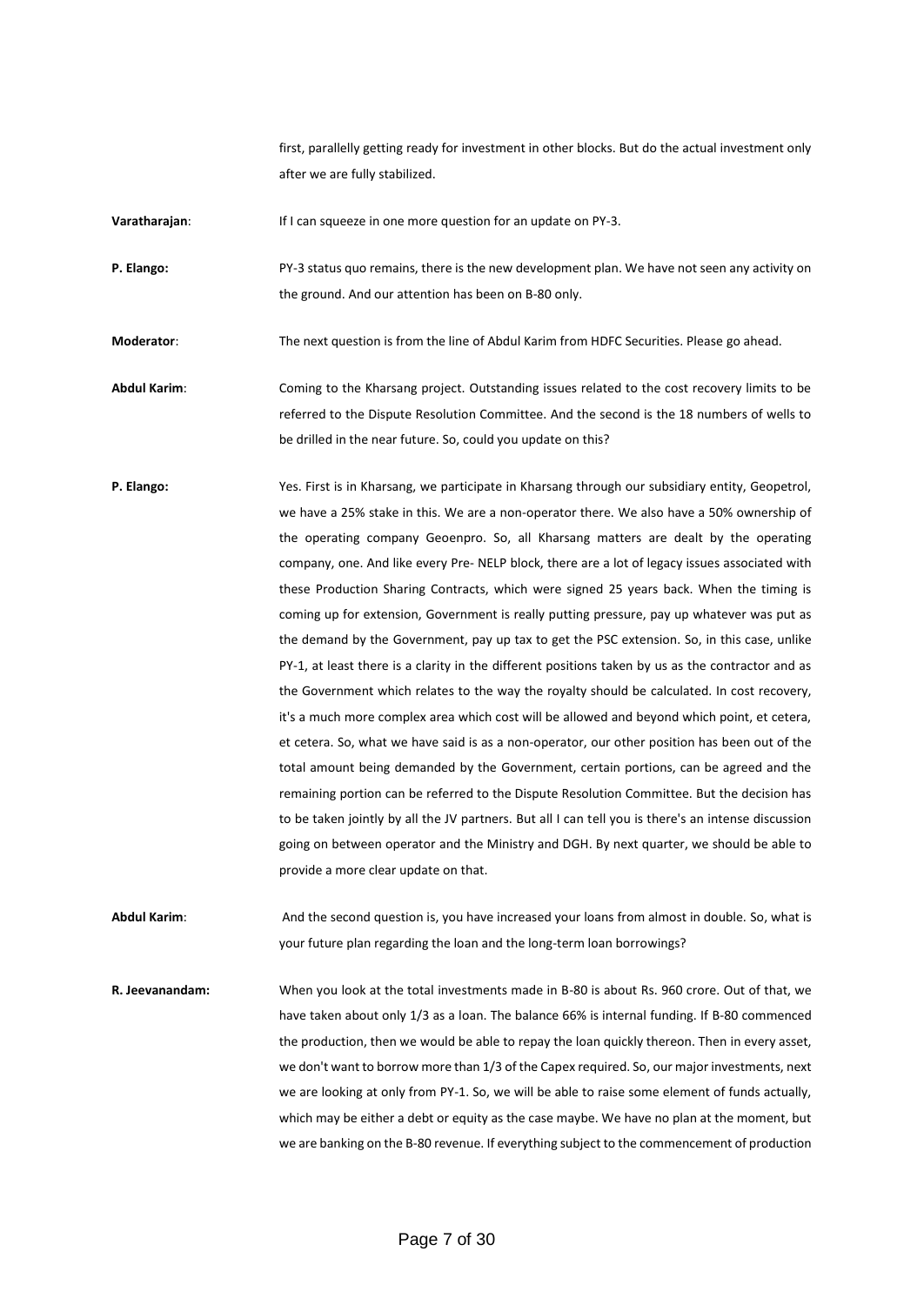and the price holding it, we would be able to have a cash flow, which is in the order of around Rs. 500 crore, we should be able to meet with the requirements.

**Moderator**: The next question is from the line of Rikesh Parikh from Barclays. Please go ahead.

**Rikesh Parikh**: Congrats on getting the B-80 operationalized. Sir, my question is on B-80. With this new development, sorry, if have missed this, I might not be aware of it. But what is the kind of complication in D1 well? And what are the current volume? So, we had an estimated 8,000 barrel of oil equivalent per day. So, with only D2 operational, what should be the kind of oil we can expect for that to be operationalized as such?

- **P. Elango:** The numbers that we have indicated as a total for both wells put together is somewhere between 7,500 to 8,000 barrels of oil equivalent. Out of that, the oil component was somewhere between 4,500 barrels to 5,000 barrels and the gas component constitutes the 2,500 in terms of oil equivalent, in terms of gas as such. Right now, the well that we have brought on production is predominantly gas. This also produces a little bit of oil. We've just started a few days back, and we'll be monitoring the volume that comes. Now whatever little volume that we produce along with the gas, we're able to export that into our FSO for storage purposes. So, we have done the transfer of this oil into FSO. Through that, we have tested the whole system as well. So, the total volume would really depend on by when we are able to bring D1 into production. At this stage, we don't have a specific date to commit. And all I can assure you is we'll make every attempt to bring it on stream as soon as possible. As I said, this will require underwater operations involving ONGC vessels. So, as we bring it on board, we will make an announcement about that. So, until then, it is basically the gas well, as I said, gas well from a revenue point of view, what you need to consider is 10 million cubic feet. Right now, we are producing at a low rate, but we will be able to ramp that up to ensure a sale of 10 million cubic feet.
- **Rikesh Parikh**: And second thing is regarding the Dirok field. We have seen a reduction in the offtake over there. So, do you think that the higher prices of offtake is lower over there and even our existing partner, Oil India, who is being the first consumer, so they are taking on the lower size as such? How should we take it, sir?
- **P. Elango:** I think you're right. There are 2 factors that are at play. Number one is obviously, all our customers have got access to Oil India gas as well as that of Dirok gas, all the customers. So, their first choice would be to exhaust their volume from Oil India, which is always at a lower price. But we have been able to successfully position ourselves as a peak demand supplier. So, with every company, we have managed to hire the contract, and they know that whenever there's a demand increase in their plant, we are there to supply them as well. And certainly, not only in North-east, we are seeing in all over India, the Indian consumer is very, very sensitive to the gas prices. So, there is a certain percentage of that it strings by the price institute per customer. That is one. The second thing what we also observed is, whenever there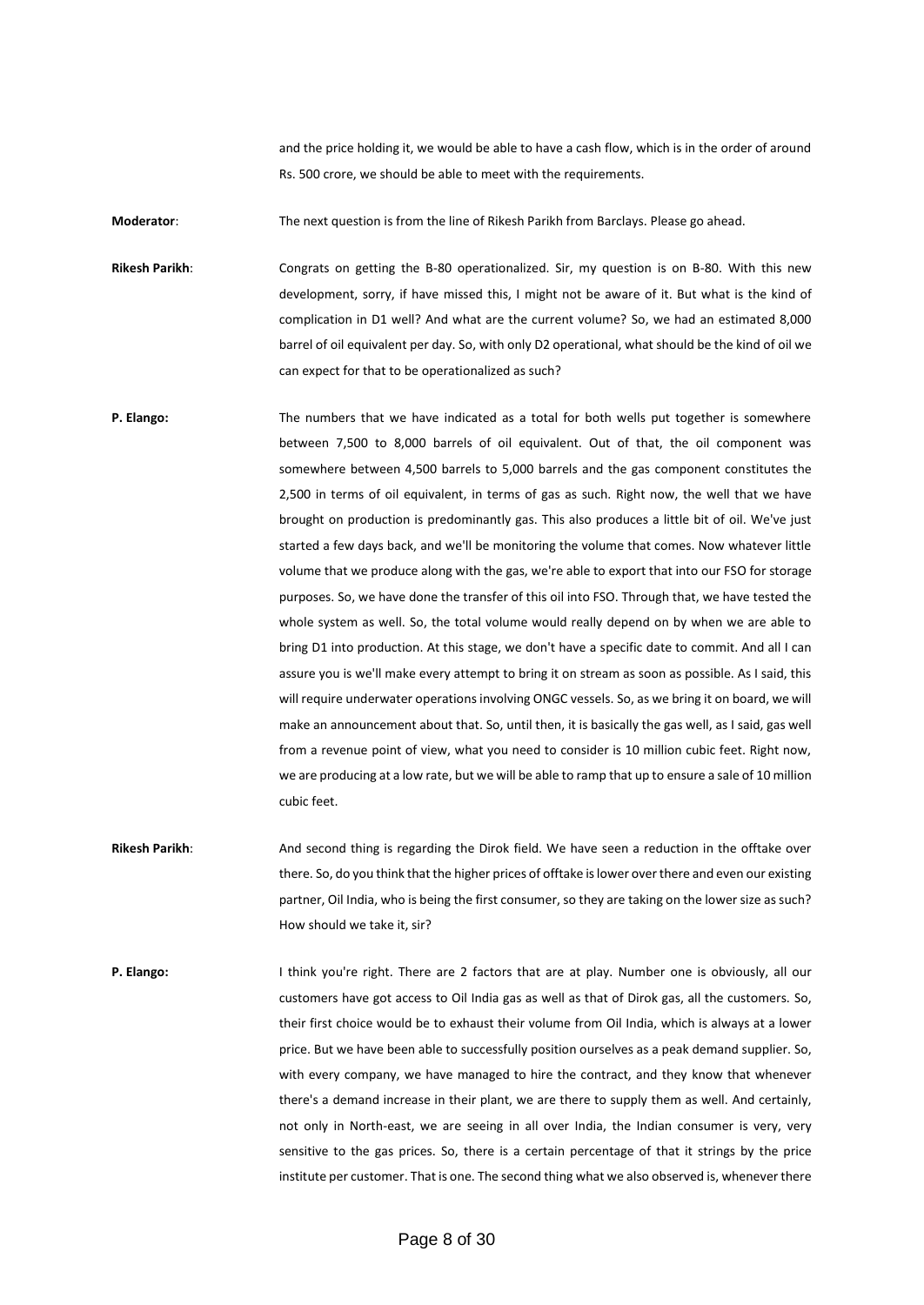is a shutdown of a major player like BCPL or NEEPCO or any other major player, straight away offtake gets reduced. So, I think what we are seeing is we've seen in the current quarter also a slightly lower offtake, but it started picking up recently. We'll have to really wait and watch. The third development is, earlier, we were the only private supplier in North-east market. Right now, there are other couple of players also coming, supplying in different regions, both Vedanta and Oilmax. So, all this will outplay and we'll watch all these developments before we make further investment in drilling additional well. The good news is our wells are producing very well, and we feel that this gas is of excellent quality. We'll be able to meet the demand of the market but it is very difficult for us to generate demand in the market. We will play to the demand of the market.

- **Rikesh Parikh**: Sir, one more additional question related to the previous one. So, I understand from the fact that we have got an approval from the Forest Department for increasing the output. So, let's assume whenever we increase from 35 mmscfd to 50 mmscfd of gas, sir, would we be able to have a captive demand for that for the additional ARPU?
- **P. Elango:** The way we are planning is, one is the Dirok field development plan Phase 2, which has already been approved, really involves 2 components. One is to drill additional wells to increase the production. And the other is to create our own infrastructure, which is the pipeline infrastructure, which passes through the forest land. This is the second component. So, we are keen to really continue with the pipeline infrastructure, which will help us to directly deal with the customers, multiple customers and have the flexibility. Also de-risk our dependence on Oil India's very old pipeline as such. So, that's how we see that. So, we have got the stage 1 Forest clearance. Stage 2 should be coming through. As far as drilling of well, there are 2 ways we have already demonstrated. The existing well has delivered up to 42 million cubic feet per day. That's our first milestone to ensure with the existing wells, we deliver the market demand. If required, we can always undertake our core operations which will involve increasing production from the existing wells. If not, we always have the flexibility to drill additional well. So, we will take this investment decision in a phased manner, but we'll always be ready to meet the demand of the market. Now your second part of your question, as far as the demand is concerned, we expect the major demand to really come in North-east once the Numaligarh Refinery expansion project is completed, which I believe is on track. That project completion would significantly increase the demand from a premium customer like Numaligarh Refinery.

**Moderator**: The next question is from the line of Sunil Jain from Nirmal Bang. Please go ahead.

**Sunil Jain**: My question relates to B-80. Regarding D1 well, can you say how technically it is difficult to correct the problem or anything on that? Like in this well, you are sure that we'll start production?

**P. Elango:** It is technically difficult to answer this question seriously, because we, in consultation with the OEM and the experts, came up with a solution that worked in D2, but that did not work in D1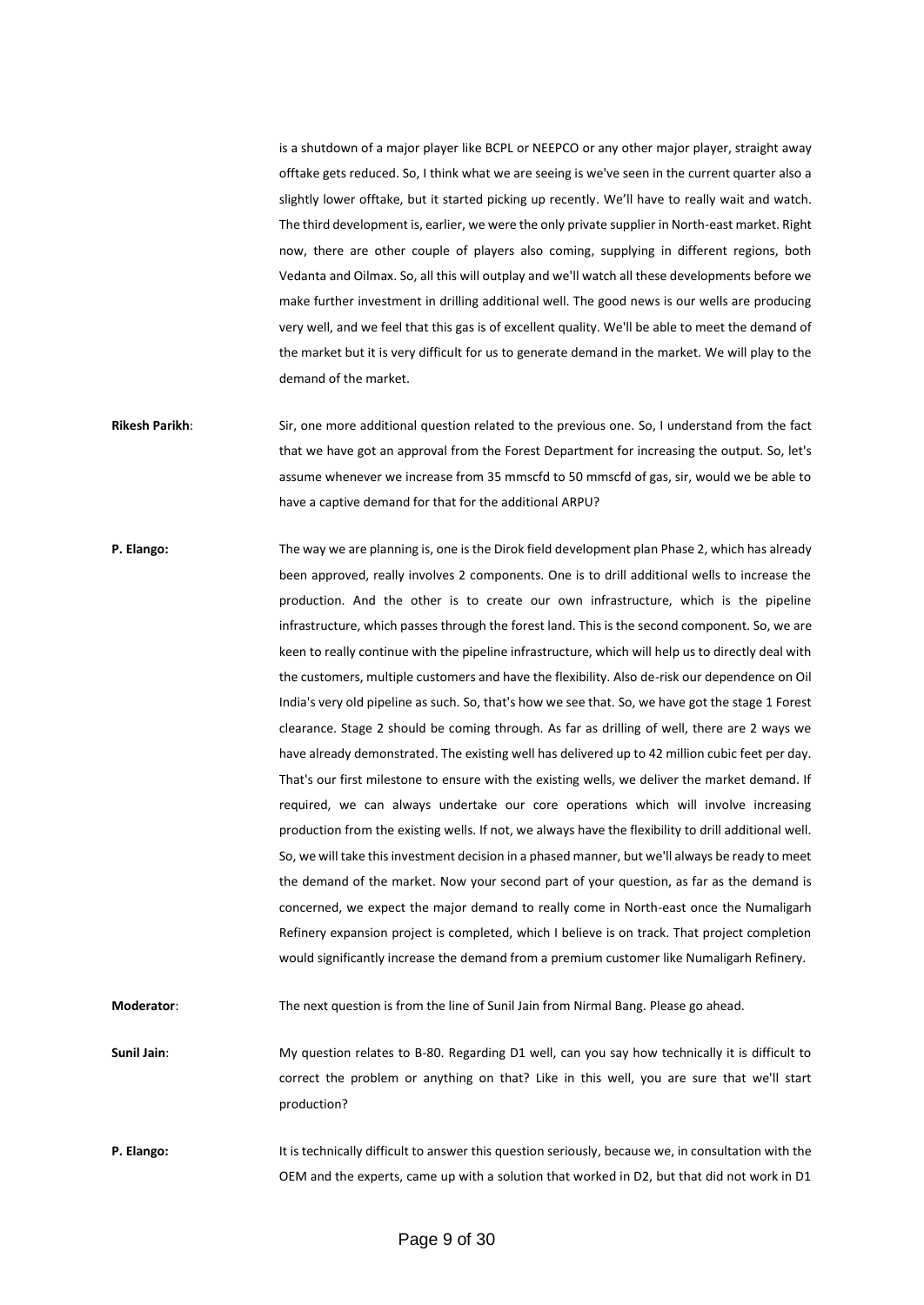after pressure was held for some time, and did not subsequently work. So, we are consulting first to make definitely one more attempt. And what is the good news is, earlier we thought certain type of operations cannot be undertaken during the monsoon period. But the nature of solutions that we are looking at can be executed during this window also. So, that is our effort. It's very difficult to really predict the outcome.

**Sunil Jain**: So, if suppose given this corrective action, what you are planning, it doesn't work, which has not worked in the first attempt, so doesn't work, then what would be the course of action thereafter?

- **P. Elango:** So, the course of action is to continue the production from D2 gas well and take an overall review of everything subsequently, which would involve lifting certain equipment to the surface and rectifying it. As you said, there is no problem with the wells per se, there's no problem at the Mobile Offshore Process Plant also. To a layman example, this is like - a TV is functioning well, but the remote alone we are having a problem. So, we don't see it as a major issue. At the same time, if the whole umbilical system need to be lifted, that can only be done through post-monsoon. But please give us I mean, some more time to make another attempt. The good news is it can be done during this period. And as soon as we have the results of the attempt, we will update you. Time is only a factor here.
- **Sunil Jain:** And sir, another question related to this is that, what is the fixed cost which you need to pay as a cash outside per month during this period? And what could be the capital cost, which you may be incurring on doing all this activity rectification?
- **R. Jeevanandam:** So, you are talking about the future Capex for this repair works?

**Sunil Jain**: Yes.

R. Jeevanandam: That should be about less than \$400,000.

Sunil Jain: And the running cost of gas operations, will there be royalty to Government on this, because gas, I think, is not attracting that.

- **R. Jeevanandam:** For the gas, we have to pay the royalty. And this is being a Revenue Sharing Contract, whatever the revenue shared actually in proportion towards whatever the quoted rate for us. So, roughly about 55 divided by the million, that is about say 54%, multiplied by the proportion to the \$1 million to the revenue. So, roughly around, say, if my revenue is \$100, I'll be paying to the Government, which is in the order of say, \$20.
- **Sunil Jain**: And apart from that, cash running costs will be what was earlier you had predicted around \$15 per this thing or it will be less, sir?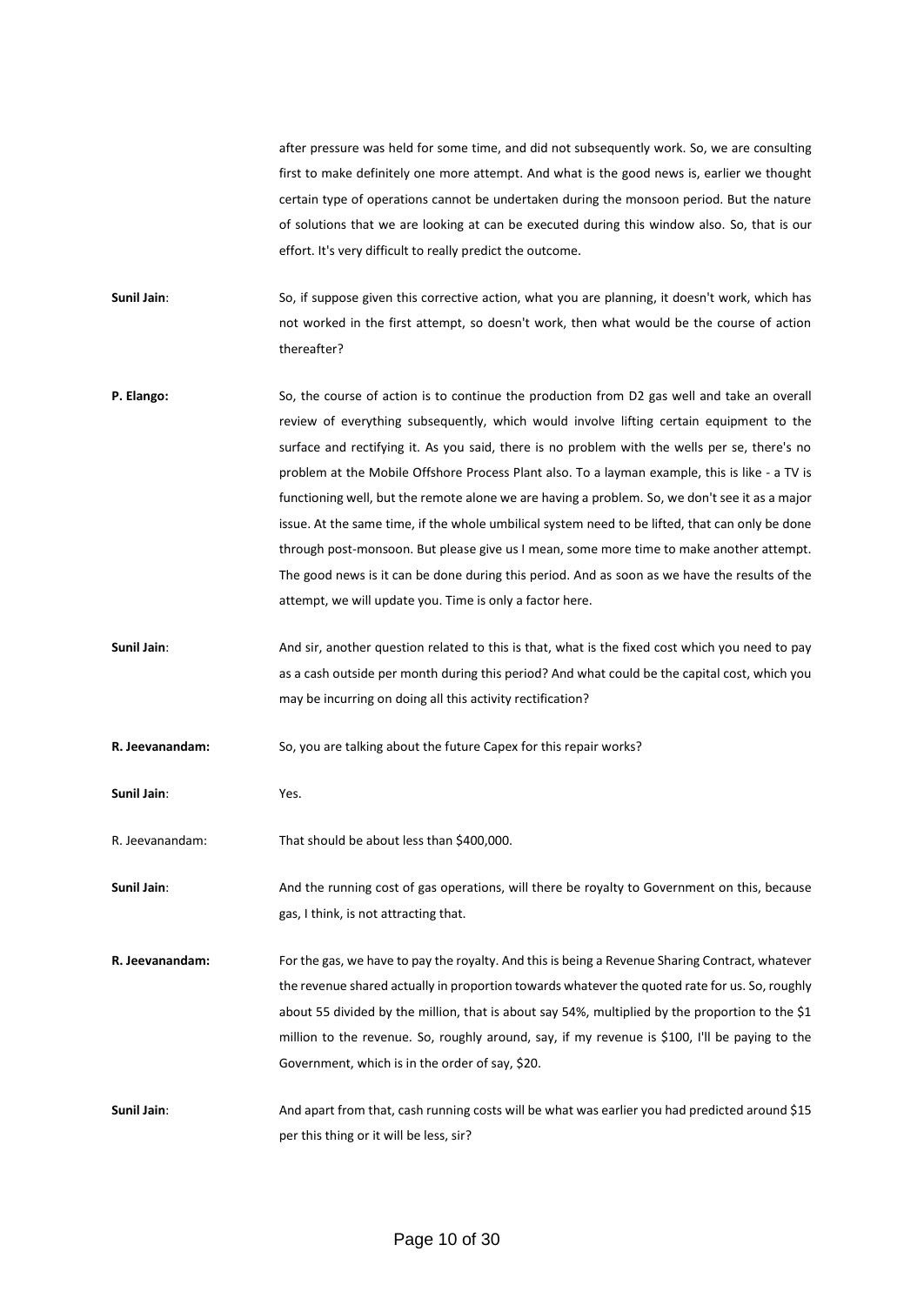**R. Jeevanandam:** What is happening, it is more of a captive plan for us, only the 40% we have to share with others. So, if you look at an open and transfer model as such, we'll be having our cost at about, say, \$125,000 a day. So, it would be more economical and meaningful if we start the oil well also on production. If you start only with the gas well, we will be making some money as such. But all over MOPU and FSO would get paid. And we'll have still some money, a small amount of money, which we can share with the Government and to the partners thereof. So, it's meaning if we have full production from the field as such.

**Moderator**: Next question is from the line of Riddhesh Gandhi from Discovery Capital. Please go ahead.

- **Riddhesh Gandhi**: First, congratulations on starting off with the gas well. So, just wanted to understand, given now reasonable amount of free cash flow we're going to be generating out of Assam and the gas block and operations from the oil block, if you could outline to us the future plans you have with regards to sort of optimizing with the production out of all of our assets given the current oil and gas prices and the environment right now?
- **R. Jeevanandam:** See, we have to come out of the working capital issues at the moment. That is our first priority. Once that is done, actually, the next priority is to bring down our loan in a manner that it is not strained at the daily moment, though it is about less than 9%. Then you look at now the Dirok, it will be a self-sustained unit because even if you wanted to ramp up to production of 55, that can be done with the existing wells, it is a small capital involved. Our major capital expenditure would move to PY-1, that will be our next priority. And parallelly, we will be moving some investments to the Western region. This is the way when we have a free cash flow that is our priority. First is the working capital, come out of it. Second, pay off some debt. And the third one, put some money on to the PY-1 re-development, we call it, and then to the Western region. This is our priority of expenditure.
- **Riddhesh Gandhi**: Sir, and the other question was do you see any risks with regards to the production from D1? Or is it just a question of the timing as opposed to effectively seeking any risk with the actual production outcome?
- **R. Jeevanandam:** One thing I would like to submit, we are all talking about subsurface. So, this will always entail with some risk. And we cannot say it is risk-free by any means. With a caveat towards having a good technical team and their understanding is good, and we are able to execute the project well, these are all already proven blocks and having the oil and gas established in that field, and we will be able to produce. That is our confidence level. But at the end of the day, the risk is there with all the blocks which are being operated because the production comes from the sub-surface.
- **Riddhesh Gandhi**: Got it, sir. Sir, last question is with regards to actually I mean, when do we expect the commercial production to start from, I mean, D2?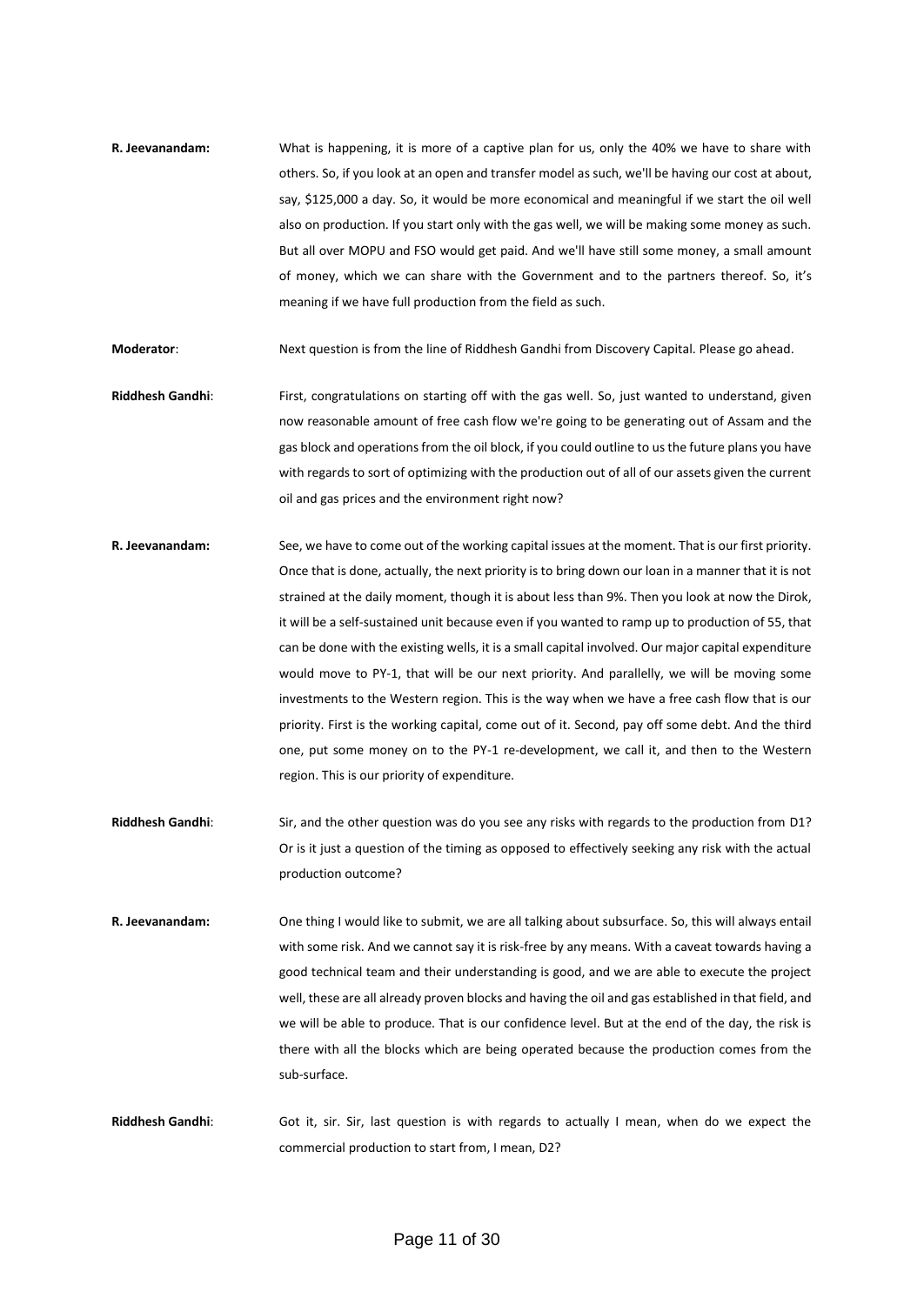- **R. Jeevanandam:** Yes. As Elango already explained, now the line packing is going on. He is going to have a discussion with ONGC. Once that is sorted out, because it is a long line, that is after that. The moment we commercialize the sales, we will inform to you as a matter of our compliance.
- **Riddhesh Gandhi:** But is that expected to be is it a question of I mean 2, 3 weeks? Is it a question of 2, 3 months? How should we be looking at it?
- **R. Jeevanandam:** It's not in months, but it should be in weeks.
- **P. Elango:** Right. It is question of weeks.
- **Riddhesh Gandhi**: But is this an agreement, I mean, we need ONGC to sign off on? Or I mean just wanted to understand the reason for this and any risk associated with this.
- **P. Elango:** No. This agreement has been finalized. As far as the overall transport agreement, it has been finalized with ONGC. There are no issues around that. We just need to take their help in how we could expedite this packing and what can be done. That alone will need to be discussed. So, we don't see any issues, Riddhesh, on this.

**Moderator**: The next question is from the line of Rohith Potti from Marshmallow Capital. Please go ahead.

- **Rohith Potti**: Congratulations on beginning production from B-80. My first question, again, is on B-80 itself. So, you mentioned that it will take some time to ramp up the production to 10 mmscfd. And you also mentioned that the pipeline is a little old. So, is there any risk to the pipeline itself or it's already been tested and you don't see any risk to supplying of gas from B-80 to wherever the customer location is?
- **P. Elango:** No, we don't see any risk as far as the pipeline is concerned, this is a well-maintained pipeline of ONGC. What I really meant was ONGC had not charged this line with gas in the past because one of their field was not ready. Otherwise, it is a very, very well-maintained pipeline, there's absolutely no issue. What happens is, when you initially introduce the hydrocarbon in a line, you need to pack the line before it, please remember, from B-80 to Hazira, the distance is roughly 150-odd kilometers pipeline. It has got 2 sections. One is a section up to what we call WO platform of ONGC, which has not been charged with gas in the past. So, first time gas going into the line is from B-80. The other section of 100 kilometers is what is one of the largest pipeline network, which delivers gas to the HVJ pipeline of GAIL. So, there's absolutely no risk on that. It is just basically reaching an agreement with ONGC on how much of B-80 gas could be packed in the line and seeking their request to place some of their volume also here so that we can monetize quickly and we do expect ONGC to fully cooperate with us as they've always been during all these challenges that we faced.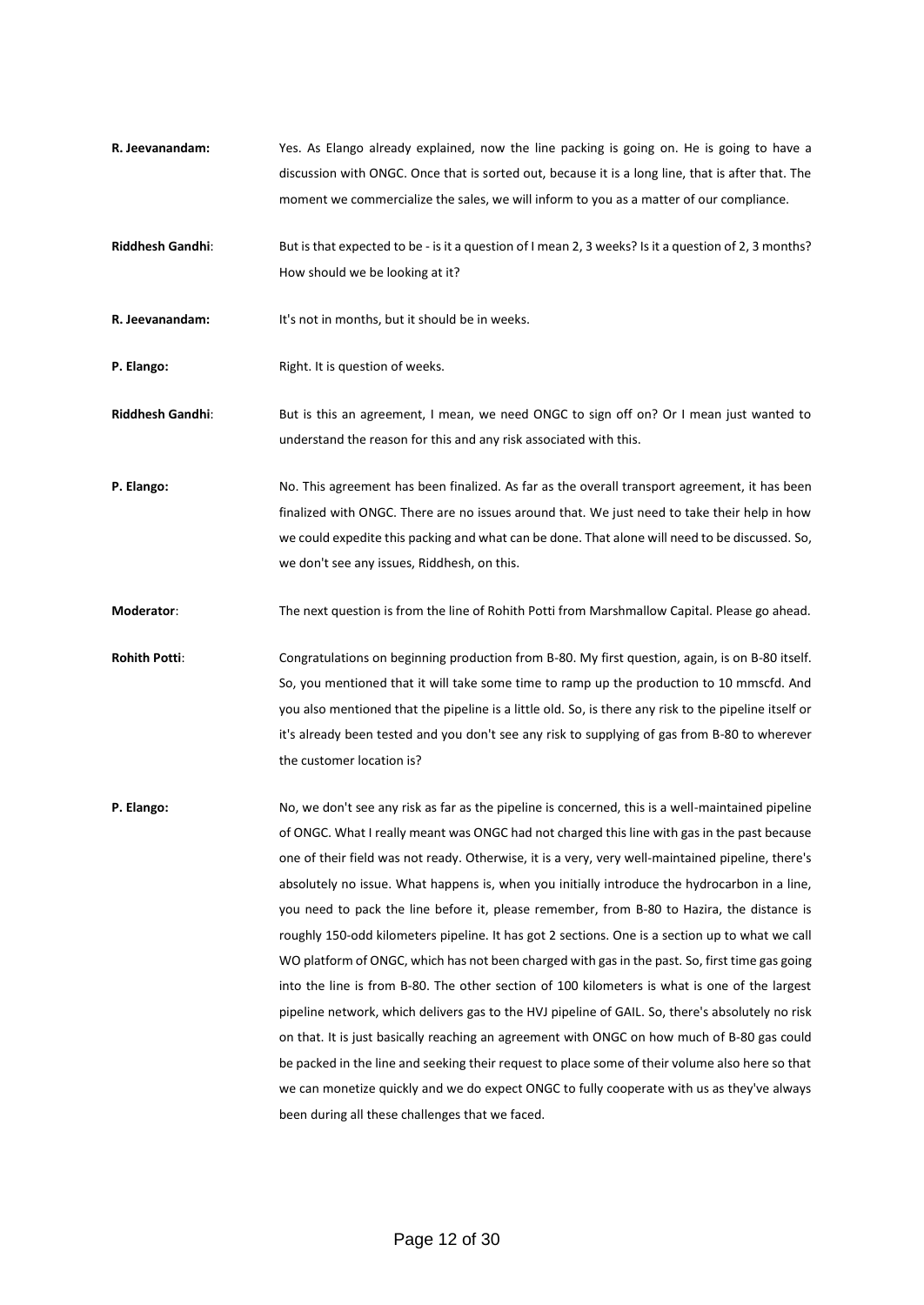- **Rohith Potti**: Sir, just a follow-up. So, you mentioned in your comments that it will take time to ramp up to 10. So, is it because you want to test our systems properly to ensure that there is no loss of pressure like last time and then you'll ramp up. Is that the reason?
- **P. Elango:** Exactly. We just wanted to ensure the well is brought slowly online and testing each of the subcomponents as well as for ONGC to receive, it starts with a slower number and go up. We don't see any problem at all in the well's ability to deliver the 10 million cubic feet. It's just surface system needs to be taken at pace, safely.
- **Rohith Potti**: So, basically, what this means is, it will take a few weeks for commercialization with ONGC, I mean it will be in this quarter itself that we'll reach that 10 mmscfd. Is that the right way to think about it?

P. Elango: Definitely.

- **Rohith Potti**: So, my last question is on Dirok. So, when Jeeva sir mentioned the priorities for HOEC, so this year, it looks like primarily, we're looking at managing the working capital and reducing debt. And then he talked about the Western and PY-1. So, what's happening with the Dirok, the alternate line, that pipeline that we're planning today? So, is that below PY-1 and Western region in terms of priority list? Or is it the next thing that we'll be looking at in this year or the next year?
- **R. Jeevanandam:** What I said was that, considering the reservoir performance, we have 6 wells in the field. The 6 wells can itself with a little workover can meet the demand therein. So, even if you infuse the capital therein by drilling additional wells, you need to have a demand to supply for that, right? So, that is the reason when the existing wells can do it, these capital can be deferred till the demand is built up. So, that will take about a year or so, about 1 or 2 years, then drilling those wells will not take more than 3 to 4 months. So, we will be able to quickly ramp up the production if required. But the pipeline is a small venture, smart capital items, which is our share is only 27%. If other partners are willing that can go. That is not a very high capital intensive project there.
- **Rohith Potti**: So, just to confirm, so the existing wells, it has produced a peak of 42, but can it produce 50, 55, or for that we need additional wells?

**R. Jeevanandam:** It's a workover, our geologists are confirming that they will be able to go up to 50 comfortably.

- **Moderator**: The next question is from the line of Tejas from Unique Stock Broking. Please go ahead.
- **Tejas**: Sir, one general complaint what we have is, there is no confirmation of your lines in terms of any communication to the exchanges for the gas production or anything. Now you're saying on 30<sup>th</sup> the production started for the gas, the price after the result next day jacked up by 15%,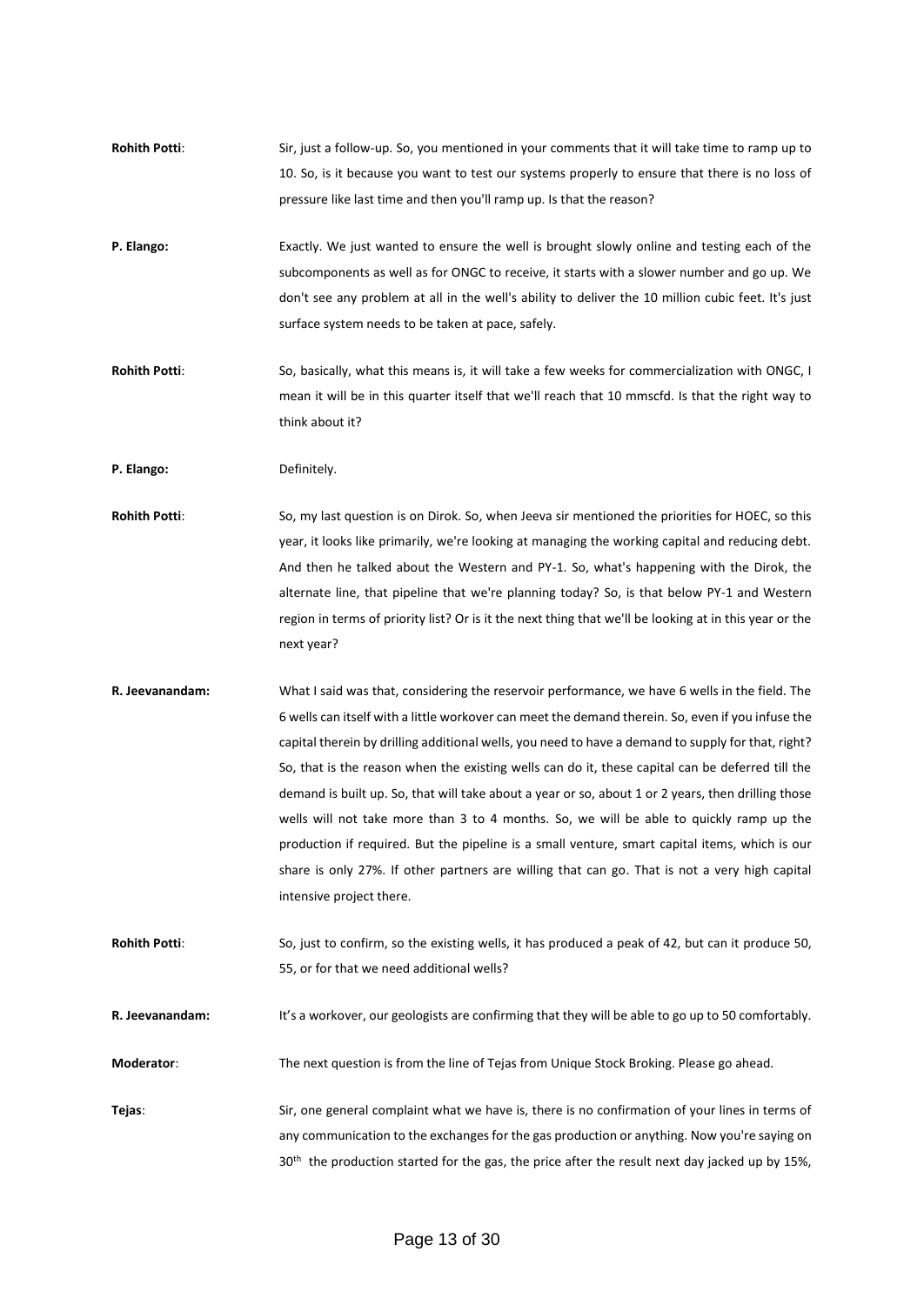18%, but market is not aware. You are declaring it today that on 30<sup>th</sup> the thing has started and the price is already jacked up. Even whenever we complain or whenever we mail to Josephin, there is no communication at all saying we cannot disclose, what is happening. There is absolutely no communication from your side coming. If you can throw some light on that.

**P. Elango:** First of all, just to clarify, we achieved specification of gas and injected into ONGC pipeline on  $31<sup>st</sup>$  May, not on the  $30<sup>th</sup>$ . 30<sup>th</sup> we declared the results and  $31<sup>st</sup>$  May only we could achieve the specification. Until then, it is about commissioning the system. There's no commercial production. In fact, we would have ideally liked to have commenced the commercial sales and made the announcement. But having this call, we thought we should disclose the current status as such. Now for us, the 2 things are important. One is to comply with all the requirements of disclosure as and when a major event occurs, which in our assessment, has a clarity and certainty. That is one. We have never diverted from that attention. Obviously, in calls like this, which we hold every quarter, we are able to explain in much more detail to every participant, please understand these are technical in nature and as long as I have a…

**Moderator**: Sir, sorry to interrupt you. can I request you to mute your line from your side, please.

- **P. Elango:** What I was saying, and this I mean it for every other audience and participants who may have this issue. So, what we thought was whenever we are certain about certain outcomes, then it is easier for us to communicate that. When we ourselves are not very certain, we just focus on the operational matters and ensure we complete an activity, we make the disclosure, and we will continue to do so.
- **Tejas Shah**: Agreed. But I request even at the time of Valorem Advisors, there was your 31<sup>st</sup> last day, the management backed out and there was a notification saying production will not start because of whatever delay and the price went down and the management did not come for any explanation at all. Not on anything. So, even at that time, the investor lost money.
- **P. Elango:** I respect your question, but you're not dealing with a management which will ever back out from anything. We are very determined to meet all the promises we made, we are doing our very best to achieve that. And on communication, I told you, whenever we have certain information, we will definitely make the announcement.

**Moderator**: The next question is from the line of Vaibhav Badjatya from HNI. Please go ahead.

**Vaibhav Badjatya**: Sir, I just have 2 questions. One is on Dirok field. So, what is the minimum production we'll like to continue given that there might be a possibility that if production falls below that level, maybe because of the demand level or something? Coming back again to the optimal production might be difficult due to the nature of the field. So, what would be the minimum production that you would like to continue at Dirok? That's the first question. Secondly, on B-80, so is it the problem that B-80 faced as anything related to the fluctuation in the production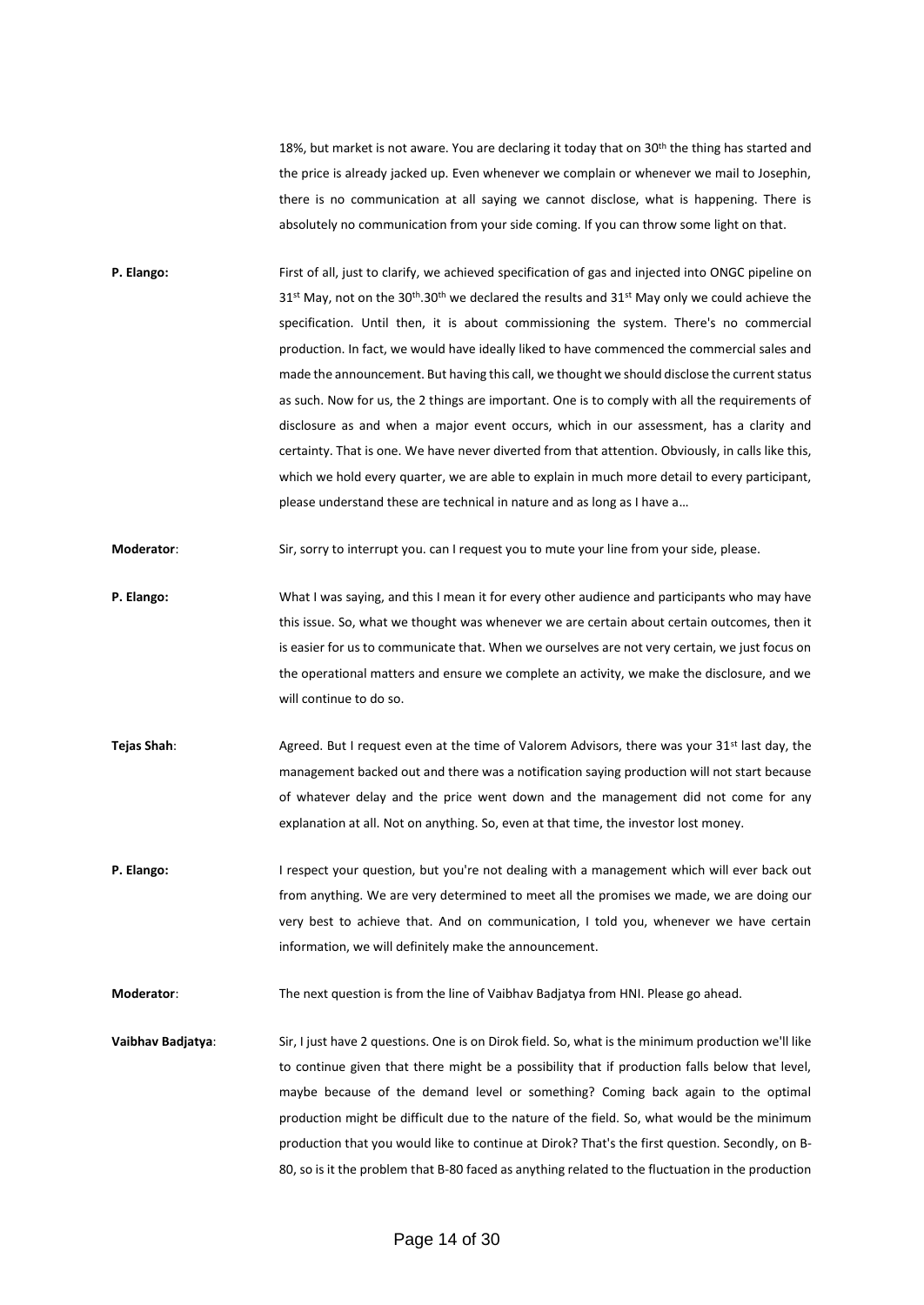from the wells itself? I mean the fluctuating pressure or fluctuating production in the well created this problem? Or is the problem related to the equipment itself or any other services related to the equipment?

**P. Elango:** To clarify, there is absolutely no problem with the well, I'd say. In fact, we also tested the D1 well for a very, very short period and brought the oil to the surface also. So, we don't see. And our technical team is able to monitor the pressure in the well even now remotely. So, there's no problem as far as the well flow or productivity of the well is concerned. And I'll try and explain. Each well, to open the well, it's kind of a remotely operated system. Please understand these wells are created at 80-meter water depth, and you have what we call the Christmas tree below the water. It is very similar to the deep-water developments that what you see. So, everything is operated remotely from the surface. To open the well, you need to pressurize what is called hydraulic actuator line through a hydraulic fluid. I emphasize it is a hydraulic fluid, which is water-based chemicals. When we pumped that into this tube, it was not holding. So, without that pressure being held, the valves will not open or will not be kept open. We were able to open, but we are not able to keep it open. Just to help you understand, it is like a window at a beach-facing house. You'll have to keep a pressure on the window because the wind is coming from the other side. It's a similar analysis. So, we are able to open. We, in fact flowed the well even also for a very short period. But then the pressure losses, then well will close itself. This is the system. So, our attempt would be to just go and see whether this pressure loss could be identified under 80-meter water depth. This cannot be performed by normal divers. It requires what is called a saturation diver. Fortunately, ONGC has vessels and divers, and they've been very, very helpful among all their priorities to lend these vessels to do our operation. So, we are also consulting them. I hope I'm able to clarify a little bit, but this is what is the nature of the problem.

**Vaibhav Badjatya**: And the second question on the Dirok, if you can answer, that would be helpful.

- **P. Elango:** Yes. In Dirok, what we've seen, as you've seen the number in this quarter, which is about 27 million cubic feet per day. This quarter also, we saw some lower offtake. And April will be the first quarter at the new price level, price point. We saw a slightly lower offtake in April, but people are coming to realize this is the price in which we will get. So, we have seen recently, just in a week or so demand picking up. So, I would expect on average we should be able to definitely achieve about 25 million cubic feet, if not more.
- **Vaibhav Badjatya**: Sorry but my question was not around what we can achieve. So, basically, generally, in some of the periods, there are issues that if the production falls below a particular level, then it becomes really challenging to bring it back to the old level. So, I just wanted to understand what is that level in Dirok?
- **R. Jeevanandam:** We have no issues of that kind as far as Dirok is concerned. We have the flexibility to take the production as you have mentioned to 42 million cubic feet per day without anything and this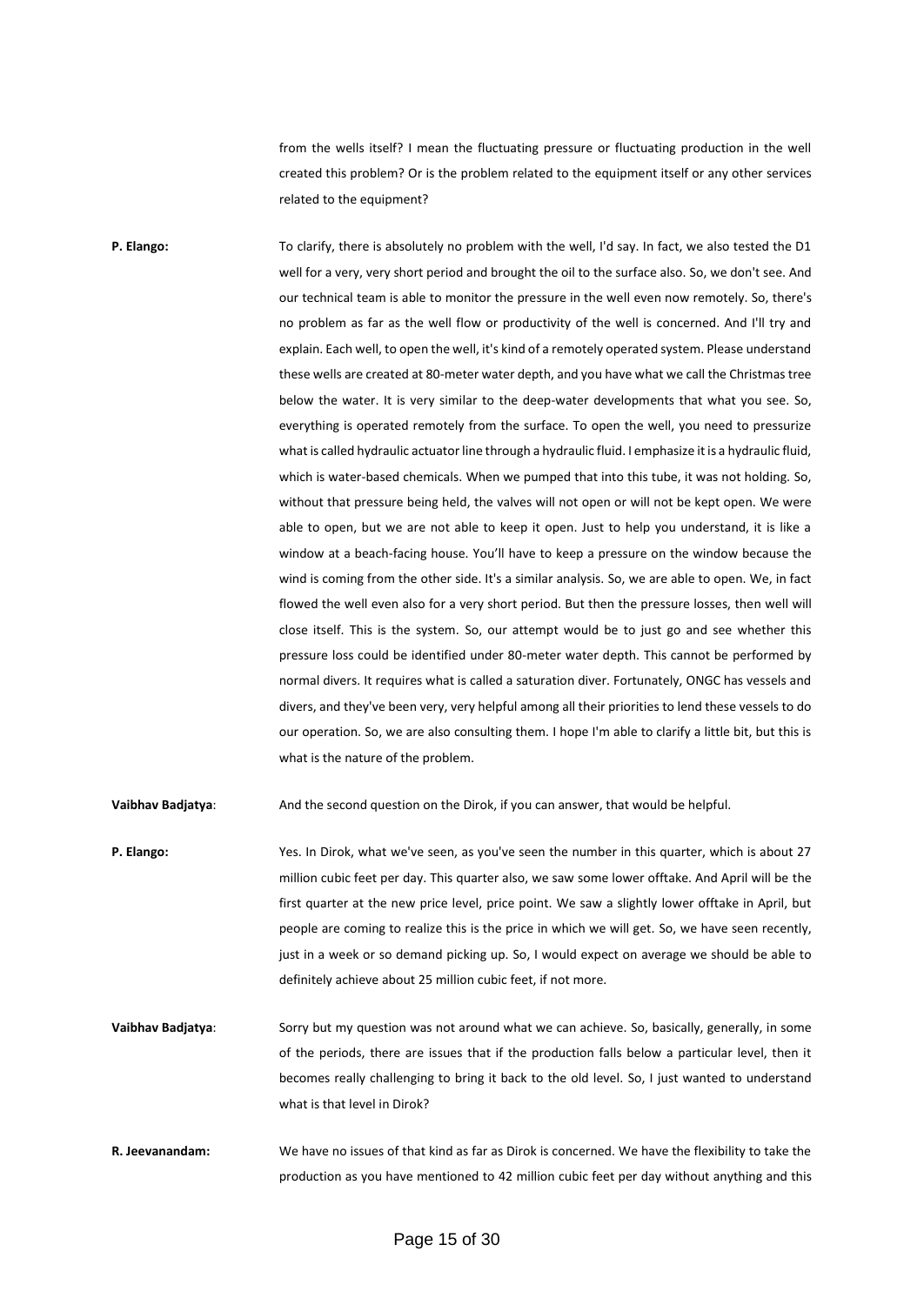workover up to 50 million cubic per day. So, we are just positioning ourselves. As long as the demand is there, we are able to quickly ramp up or ramp down the production and the reservoir is good quality reservoir, we see no problem at all.

**Moderator**: The next question is from the line of Jaisal Shah from Laser Securities. Please go ahead.

**Jaisal Shah**: What is the Indian value for gas from D2 which will be there for 10 million cubic feet, what you are saying? And expected profits out of that?

- **P. Elango:** Can you repeat the question?
- Jaisal Shah: From the D2 well, the expected sales is 10 cubic feet or 10 mmbtu. What will be the Indian revenue that we are targeting out of which? And what will be the profits coming out of that? Because you said some 100 is the cost and 20 is what you will need to share it with the Government as royalty or whatever. But what is the value on that?
- **R. Jeevanandam:** Actually, if we get the full flow of the 10 million cubic feet and price was fixed in terms of the Brent equivalent at 22% of the Brent. But till the time we reach that 10 million, even if you take the lower price around say \$15 per mmbtu, we would be able to make a revenue which will be in the order of say Rs. 250 crore to somewhere around Rs. 225 crore. That should be the revenue base. Out of that, 25% goes to the Government of India. So, the balance meets an operating cost. We will still end with a profit of about Rs. 75 crore to Rs. 80 crore.

**Jaisal Shah**: Around Rs. 75 crore to Rs. 80 crore, that is per annum you are saying, correct?

**R. Jeevanandam:** That's right, by annualizing to this year.

**Jaisal Shah**: And if you can clarify on the royalty part, for the D1 you said, if the oil is around \$90 or odd, 33%, 34% will go toward some extra royalty and total royalty will be 45% and plus your expenses in the tune of \$15 to \$20 or how exactly?

**R. Jeevanandam:** No. If I may clarify that. It's a revenue sharing model. In the revenue sharing model, it is whatever the revenue we earned that has to be shared with the Government at the agreed predetermined rate. What the rate we accept, there is LRR and HRR which is varying from 12% to 55%. So, in the context, at \$90 oil price, if I make say 400-500 barrels of oil and say about 10 million cubic feet of gas, I have to share with the Government  $1/3^{rd}$  of the revenue as a revenue share. On the top of it, whatever the value I'm realizing there on to it, 10% would be called as a royalty, which is ad valorem, it is not fixed, okay. So, the revenue share to the Government would be about 42%, 43% on the revenue. The balance is further operating cost and the rest goes to the company for sharing.

**Jaisal Shah**: And the operating cost is what, \$15 or \$20 for the oil?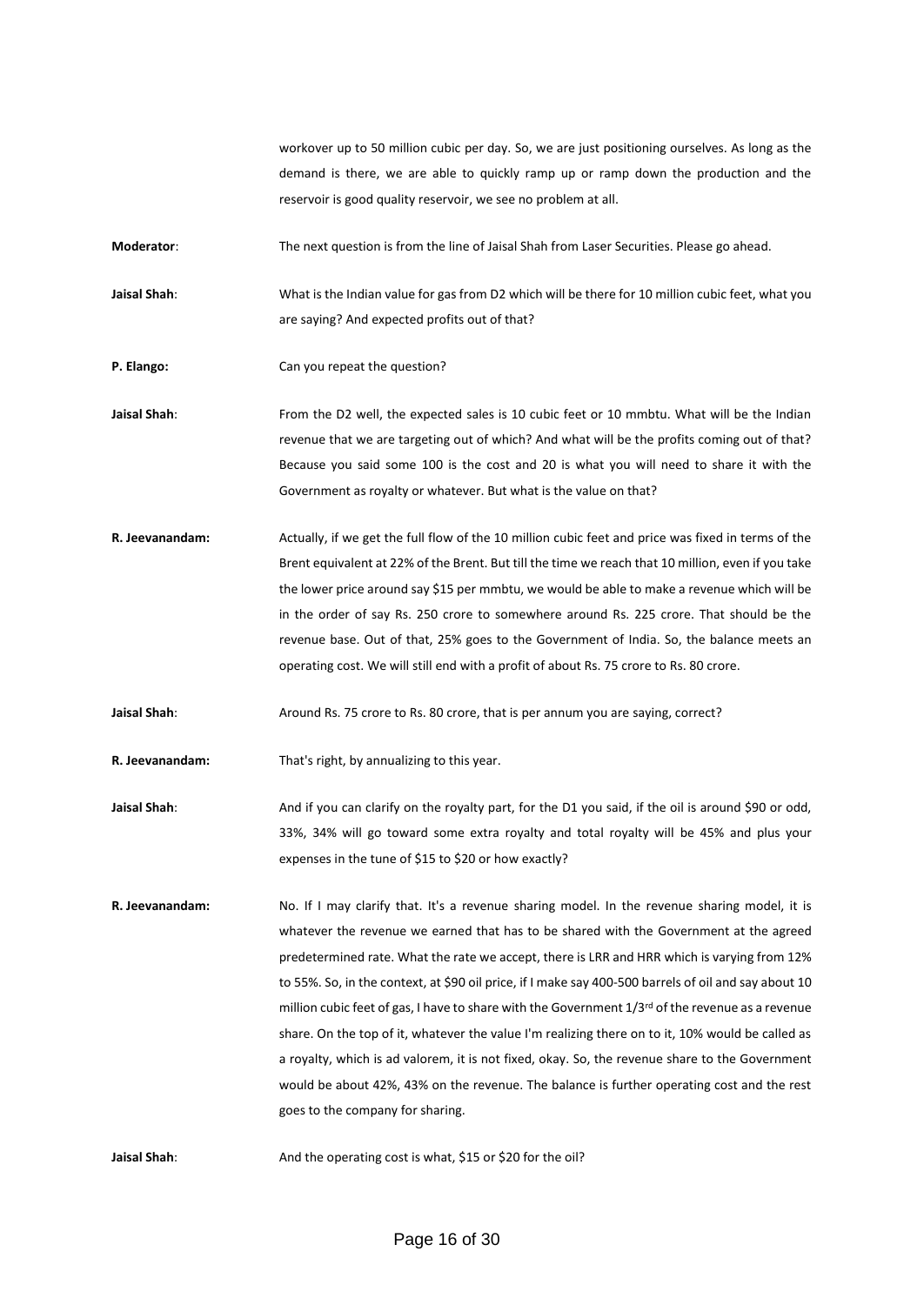**R. Jeevanandam:** Operating cost for the field, we are expecting, which is our captive 2 subsidiaries are holding the major assets, which is - one is the MOPU, another one is our Floating Storage Offshore and the Single Point Mooring. It is owned by us. So, these companies will take a revenue, which should be in the order of say \$95,000 per day. And putting together the helicopter and supply vessels and all, we should be in the range of around \$125,000 a day. Out of that, resource generated and which comes to the group is about \$95,000. The balance goes to third parties.

**Moderator**: The next question is from the line of Nirbhay Mahawar from N Square Capital. Please go ahead.

- **Nirbhay Mahawar**: Congratulations for the commencement on B-80. With the commencement, we must be aware of the dynamic data and we must be more informed of quality of reserve as well as field life. So, what is our stance on that?
- **P. Elango:** As I said, we are able to flow the well since 31<sup>st</sup> May now, 2-3 days. And the pressures are as per the earlier testing results as far as D2 is concerned. D1, we have flown it for a very, very short period just to test the system. As I said, the important aspect our technical team look at is what is the pressure being held by the well, and that is as per the expectation. So, we remain confident that we'll meet the tested number, which oil is about 4,500 to 5,000 barrels per day and gas about 12 million cubic feet per day.
- **Nirbhay Mahawar**: Sir, any sense on that field life in terms of number of years, any better sense on the field life data?
- **R. Jeevanandam:** I think there are 3 things that we will be able to do the material balance again after putting up production for a year or so. So, our current estimate goes, there are 2, 3 values out there, P-90, P-50 and P-10. And if you look at that P-10 case, we will be going to the entire contract value that is for 20 years. And P-50, we should be able to produce from at least 10 to 12 years. And in our all probability, the minimum duration of 7 years will be completing in the P-90 case.
- **Nirbhay Mahawar**: But now we have got a lot of low-hanging fruits in terms of existing results we have got for like Kharsang, as well as PY-1. So, from a balance sheet point of view, when do you see you'll be able to open a new field and you'll be able to -- do you see this happening in FY23 only, that you guys can ramp up?
- **R. Jeevanandam:** I told you already that we have to come out of our working capital issues and some repayment of the loans, and we wanted to leave up to the minimal level. And after that, we'll embark on the development. Our first priority of development is PY-1, which already has some capital of \$383 million sitting there, which we wanted to bring back to some value on these assets. And then subsequently, we'll embark one by one.
- **Nirbhay Mahawar**: So, how long you think with the cash flows of D2 at least, when do you see this investment in this starting?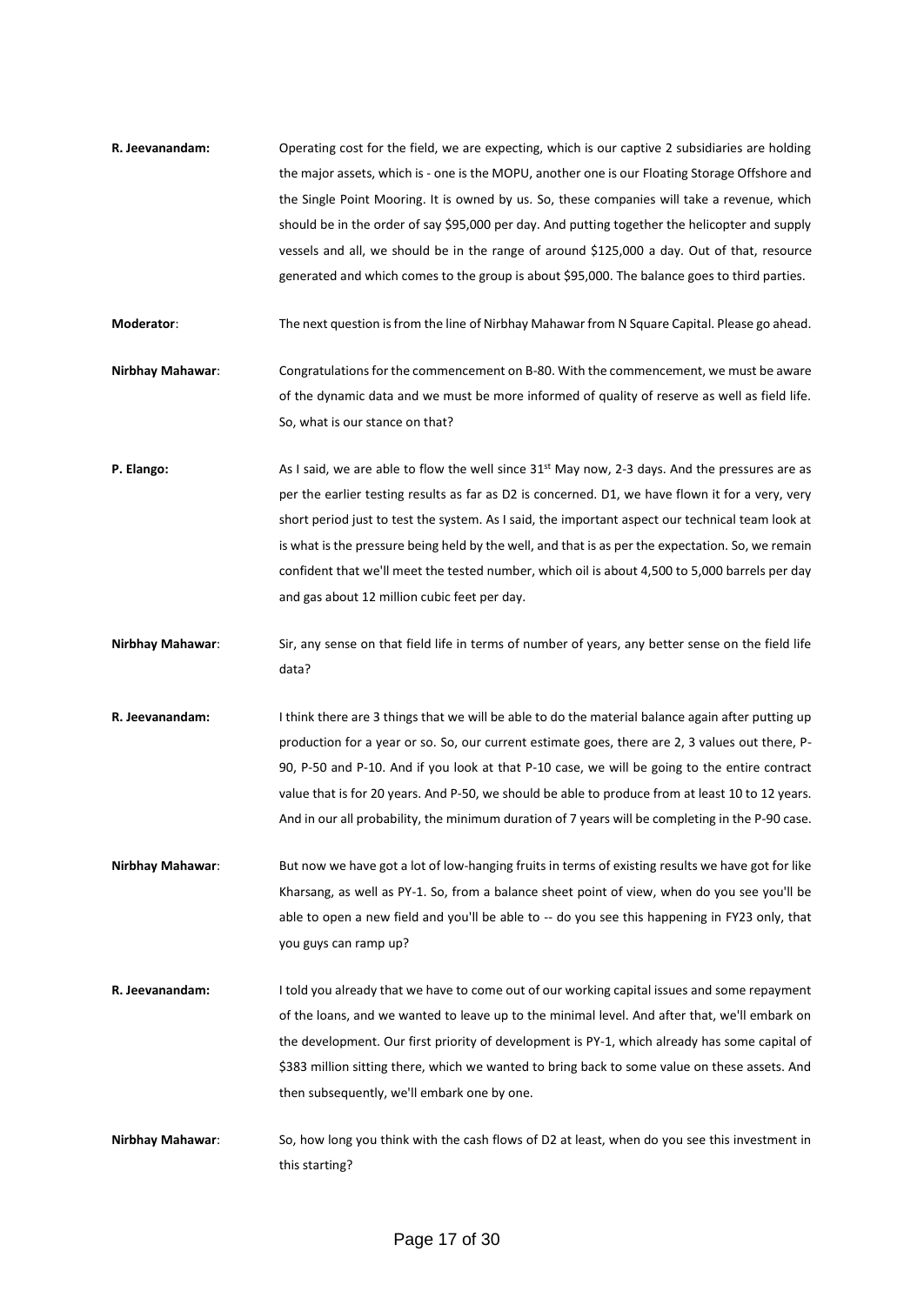- **R. Jeevanandam:** So, it is all projection subject to the caveat of B-80 concerns team, and we have the revenue generated thereon. Our PY-1 initial planning process has been completed. Our geologists have come out with the location. Our drilling manager is making a drilling plan there on. To execute there, it needs actual drilling and completion of about 3 months. And however, subject to the availability of the rig at the right price. So, any vessels moved into the West Coast, we'll keep an eye on it and if we have the capital at that point in time, we will be trying to start commencement, drilling thereon. So, we wanted to do the work at cost as such, and we don't want to do at any cost as such, any development in future. So, we wanted to be careful in future on that.
- **Moderator**: The next question is from the line of Ashwin Reddy from Samatva Investments. Please go ahead.
- **Ashwin Reddy**: Congrats on getting B-80 on board. Sir, firstly, regarding the rectification plan and if that fails the subsequent plan that you have outlined, which was post the weather window, what would be the amount of money you would need to spend on both these plans? And the reason I ask is, you mentioned about the working capital issue and the liquidity issue and all. And recently you also pledge as well, so in that context I wanted to understand how much money do we need to spend on these plants to get the D1 wells onboard, in both the cases?
- **P. Elango:** These operations essentially involve hiring the vessel from ONGC, which has a full complement of equipment and diving team, and we put our own team to supervise the job. So, overall, the estimate is about \$400,000 for this operation, which we've made arrangements.
- **Ashwin Reddy**: But this is a rectification for the overall thing that you said, in case the rectification fails, the post-monsoon activity, if you have to overpay, what would that cost?
- **P. Elango:** Yes. Now this is for the rectification that we are talking during the monsoon period.

**Ashwin Reddy**: Okay. And if it is post that, how much would that cost?

- **P. Elango:** If you have to do the full --
- **R. Jeevanandam:** Basically, this is a subsea system. And the system works, there should not be any problem. And even if its post monsoon, it should be work, which we wanted to do overall with the whole system coming back and doing it, it's just about it should not cost you more than Rs. 10 crore to Rs. 12 crore, at least. It's about \$1 million to \$1.5 million, the max exposure. But I don't think if there are -- if it is holding as such, then we don't need to spend so much of money on that. But anyhow, that's overall capital we incurred, which is in the order of \$125 million. This is less than 1% of the work, which we have to carry it out.
- **Moderator**: The next question is from the line of Manan Patel from Airavat Capital.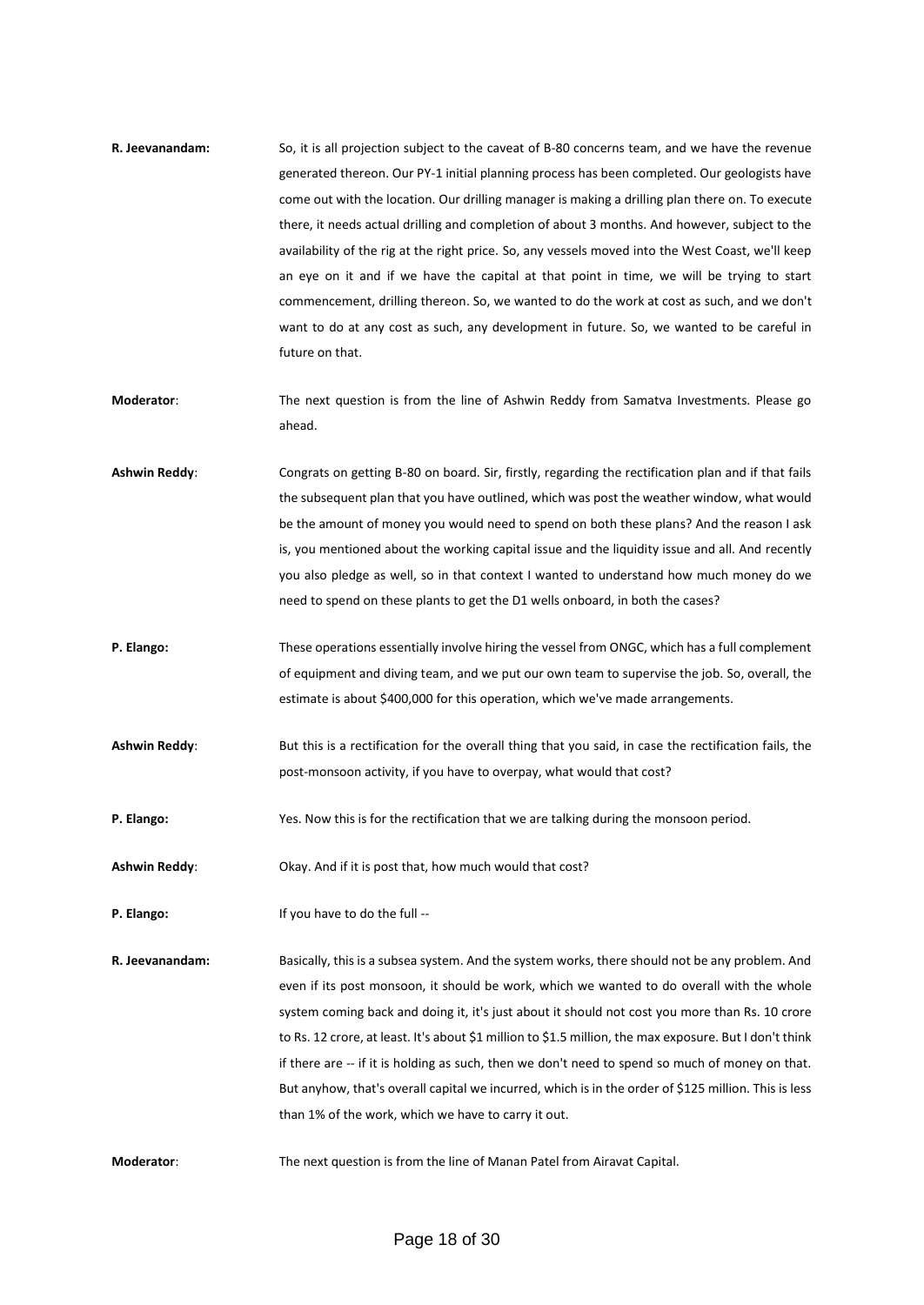- **Manan Patel**: Congratulations for pre-commissioning of B-80. Sir, \$95,000 per day comes to the group and \$125,000 total operating cost, so that comes to around Rs. 340 crore. So, does that start as soon as the production is started or like it is linked to the commissioning of D1, D2 and other wells?
- **R. Jeevanandam:** See, normally, it is under commercial sale. That is a relevant date for us. See, whatever the time which we spend, we may produce some oil, we produce some gas. Till the commercialization take place, the date of commercial production is considered to be the date for the commencement of revenue to us, which can be either oil or gas, whatever it is.
- **Manan Patel**: So, the cost is also related to that.
- **R. Jeevanandam:** Yes, that's right. Because for this operating cost related to that because without these facilities, neither the gas nor oil can be evacuated. So, operating start, there it starts on the date of commercial sale of this plant.
- **Manan Patel**: And sir, second question is, today, article related to DSF 3 came, but HOEC was not mentioned in that article. So, are you not participating in DSF 3 at all?
- **P. Elango:** Yes, we have not participated in DSF 3. We thought we would focus our attention on B-80, bring it on full stream and then look at opportunities within our portfolio, where, as you said, there are several low-hanging fruits within our portfolio. We would focus on them, invest and then look at other opportunities in future only. We didn't want our attention to be diverted in anything other than B-80.
- **Manan Patel**: And sir, lastly, can you just throw some light on why was the pledge and was it personal reasons? Or was it for the company itself?
- **P. Elango:** Not for personal reasons. I lead a simple life, so I don't need that much money.

**Moderator**: The next question is from the line of Rohit Balakrishnan from ithought PMS. Please go ahead.

**Rohit Balakrishnan**: Congratulations on getting B-80 started. Sir, most of the questions have been answered. Just a few clarifications and follow-ups. So, first was, sir, that assuming that D2 gets commercialized, which you said should happen in a few weeks, what is the kind of revenue that you mentioned that you can sort of do in this year, which will accrue to HOEC? I missed that number, sir.

**R. Jeevanandam:** I think subject to the caveat on D1 comes to production. We will start with the production of 2,000 barrels and ramp up to 4,000 barrels, and it can further be ramped up also. It will be a slow process. We will be keeping the system tuned towards to receive the oil to its capacity of the well. The test production of this well is more than 5,000 barrels. But we will be reaching to a number the plant can handle in a comfortable manner as such. So, till that time, it will be realizing on average production of, say, 4,000 barrel a day. So, you can multiply the 4,000 barrel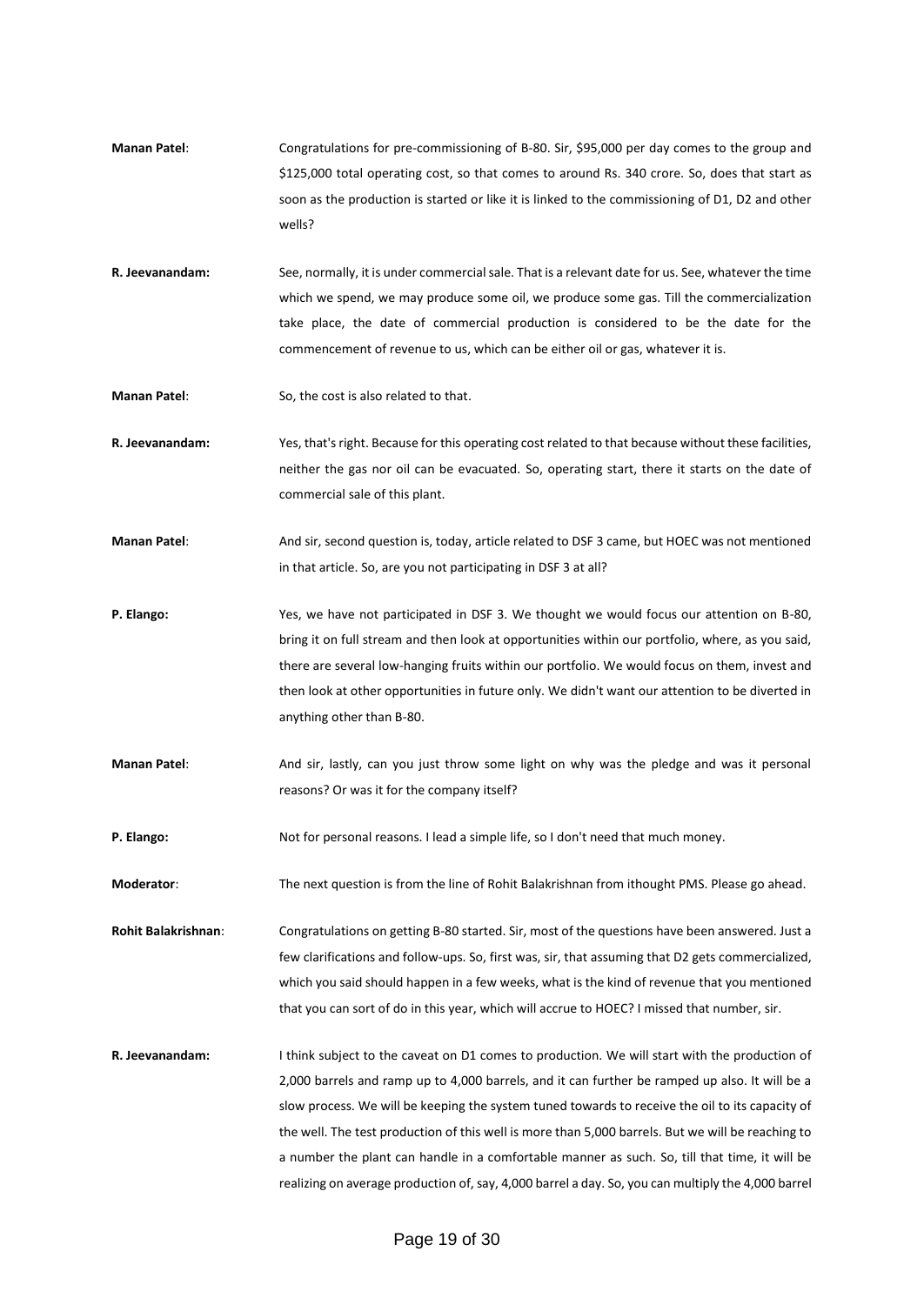into the price. Price, I cannot determine as such. Today, it's holding \$120 and tomorrow, it may go to \$90. And if an average price, you can take it at \$100, it is \$40 million. It can make Rs. 300 crore actually.

- **Rohit Balakrishnan**: So, all this math that you mentioned is only considering D2, right? It's not considering D1. Is that understanding correct?
- **R. Jeevanandam:** D2 is in a production mode at the moment. D1 is an oil well, and that we have to put it on production. The repair is being carried out. And once it is successful, and we would be able to ramp up the production from starting with somewhere around 2,000 barrels, and it is having a capacity to produce more than 5,000 barrel as seen from the test results. And we have to tune the plant in such a manner, it is comfortably able to receive and process the oil to that extent. Then accordingly, we will increase the choke size of the well. So, on an average, if you assume a production of 4,000 barrels, we will be making revenue depending on the price prevailing after 2 months of production because minimum uptake size is about 200,000 barrels. So, once we reach the size of 200,000 barrels, then we will be able to sell that oil. So, it takes a lead time of about 2 to 3 months.
- **Rohit Balakrishnan**: Actually, sir, my question was from the point of view that, let's say, D1 well takes some more time, then I mean, what kind of -- I mean what kind of cash flows that can we get? That was the question. So, basically, you are saying that even if D1 takes time, D2 can give us this kind of revenue and cash flows.
- **R. Jeevanandam:** I'll tell you, this is a caveat on 3 things, on production sustenance, demand sustenance, price sustenance. And with all these things are happening, we would be able to have a cash in hand which is in the order of around Rs. 400 crore to meet the working capital demand, meet the repayment of some of the debts and as well as for embarking on the new capital thereon.
- **Rohit Balakrishnan**: So, sir, I mean, my question was, I mean in an unfortunate scenario or in a scenario which is not expected right now, but D1 takes a lot of time, will the cash flows from D2 alleviate the working capital issues that we may have? Will those be solved? I mean that's what I'm trying to understand. So, assuming, obviously, the price holds and the demand holds.
- **R. Jeevanandam:** I think we should be able to have no working capital problem after the commercialization of D2 assets.

**Moderator**: The next question is from the line of Karthik Sharma from NVS Brokerage.

**Karthik Sharma**: I just have 1 question in 2 parts. How do you see the volatility in the oil market? And what would be the realization for that in the company? And do you see the fuel prices to remain firm? And the second part is what would be your take on the volatility on the prices?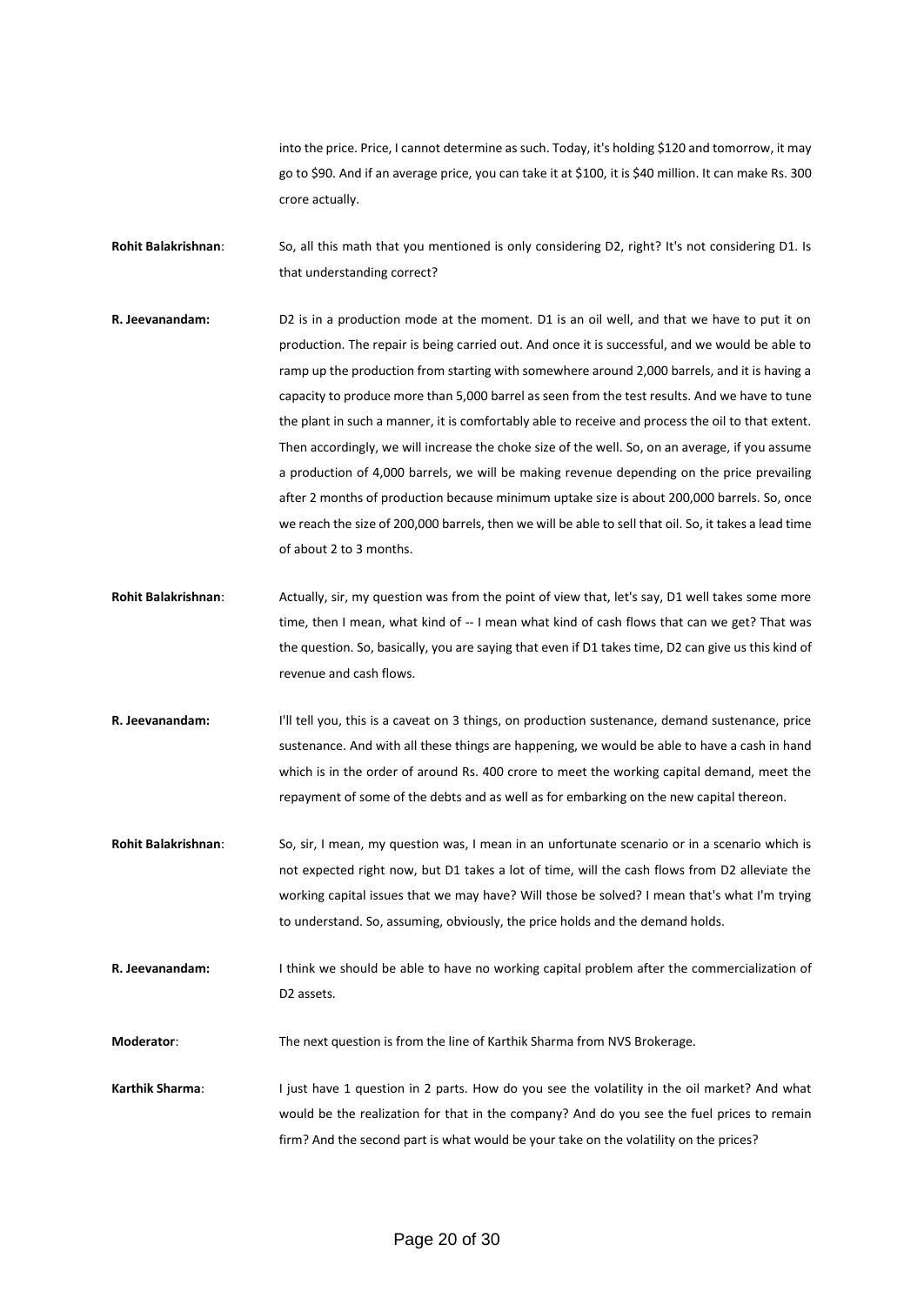| P. Elango:      | So, we are seeing whenever there is a higher prices, particularly the gas price at a higher level<br>has a tendency to distract the demand, destroy the demand as such. That is what I understand<br>is certainly, the Indian consumers are very sensitive to the price. And at the current price level,<br>there is a reduction in demand across as far as gas is concerned. Oil daily (inaudible) (1:28:59)<br>if you try to predict what really happened there --                                                                                                                                                                                            |
|-----------------|-----------------------------------------------------------------------------------------------------------------------------------------------------------------------------------------------------------------------------------------------------------------------------------------------------------------------------------------------------------------------------------------------------------------------------------------------------------------------------------------------------------------------------------------------------------------------------------------------------------------------------------------------------------------|
| Karthik Sharma: | Sir, I'm sorry, I couldn't hear the last part. I don't know there was some disturbance from your<br>end, I believe.                                                                                                                                                                                                                                                                                                                                                                                                                                                                                                                                             |
| P. Elango:      | I was saying that Indian consumers, particularly I was talking about the gas are very sensitive<br>to the gas price, and there is a reduction in demand at higher gas price points as such. So, that<br>is across India. That's the numbers are, demand numbers are reducing at a higher price point<br>as such. As far as the oil is concerned, your guess is as good as my guess, the scenario what we<br>see and read is the price is going to be at 3-digit level, but things could change dramatically. So,<br>we -- on oil price, as you are saying, we always are looking at around \$75, \$80 in all our<br>calculations, probably \$80. Anything else? |
| Karthik Sharma: | Thank you. No, that's it. the rest of my questions were answered in the questions asked by<br>other participants. So, that will be all from my end. Good luck for your B-80 production in the<br>future.                                                                                                                                                                                                                                                                                                                                                                                                                                                        |
| Moderator:      | The next question is from the line of Pankaj from Varuna Investments and Finance. Please go<br>ahead.                                                                                                                                                                                                                                                                                                                                                                                                                                                                                                                                                           |
| Pankaj:         | I just wanted a little knowledge. On Dirok, you say, your production is 27.7 mmscfd, that is<br>equivalent to 572 boepd. And as far as B-80 is concerned, you say it's going to be 10 million.<br>So, what would be your boepd equivalent on that deal?                                                                                                                                                                                                                                                                                                                                                                                                         |
| P. Elango:      | Now first of all, in Dirok, that is the number reported is 27 million cubic feet of gas per day as<br>well as 500-odd barrels of condensate. That is not a converted number. It is straightaway liquid<br>numbers only. The 10 million cubic feet of gas will be equivalent about                                                                                                                                                                                                                                                                                                                                                                               |
| R. Jeevanandam: | Somewhere around 1,650 barrels of oil.                                                                                                                                                                                                                                                                                                                                                                                                                                                                                                                                                                                                                          |
| P. Elango:      | 1,650. But it is in volume conversion only. So, don't apply any price to that.                                                                                                                                                                                                                                                                                                                                                                                                                                                                                                                                                                                  |
| Pankaj:         | So, your business is so complicated, I mean you've got profit sharing and profit petroleum, and<br>so layman like us really don't understand too much. I mean, thank you for being patient on<br>your con call. But at the end, I don't think any of us really takes anything much home. So, what<br>we want is, how is it going to impact my share price. So, that's the key figure that we wanted<br>to always find out. And what we find that coincidentally, all your trigger points the company's<br>last 2 quarters has been on the last day. So, that leaves a little bad taste in the mouth about                                                       |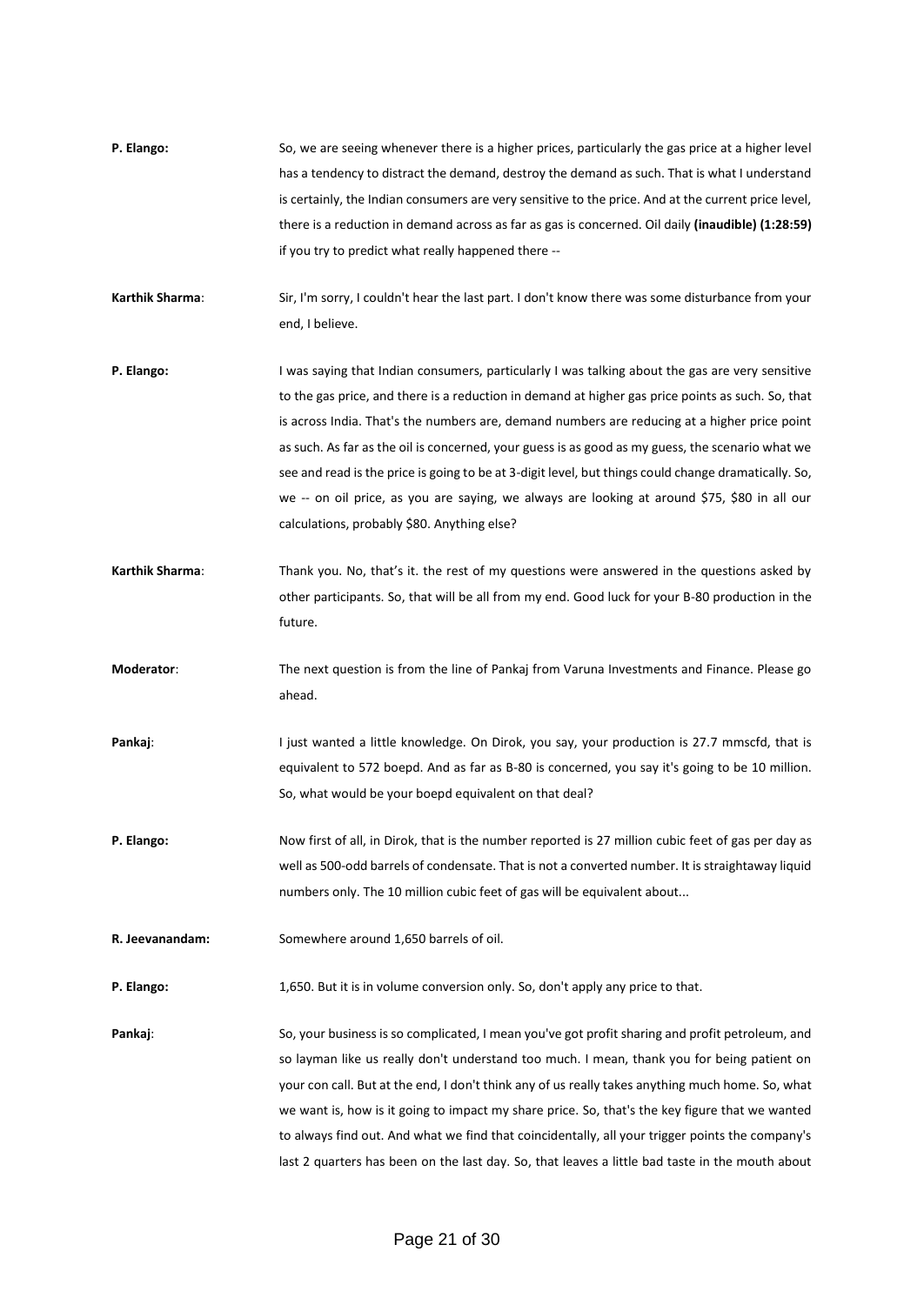the reporting part. I mean nobody is putting any blame on anybody, but I would believe that look at the sensitivity of the information that is there and it's not a question, it's just a commentary that I'm making that an earlier speaker mentioned it. So, it leaves a bad taste in the mouth when you come out with the results on the  $31^{st}$  or  $30^{th}$  and then you wait 1 day or 2 days to share it with the investors through a presentation like this. So, not everybody looks to come to presentations. They look at more the basic information that comes out with the results. So, on the day of results, I'm sure you could have probably put out a little caveat on how things are. So, then probably it would have not pinched us so much. So, that's the only thing.

**P. Elango:** No, I appreciate your comments. I just want to say one thing is, as a shareholder, you would obviously be looking at the share prices. All I can tell you is as professionals, both me and Jeeva, really never look at the share prices. We just focus on the jobs that we have in hand and do our very best.

**Moderator:** Next question is from the line of Vignesh from Sequel Investments.

**Vignesh:** Most of my questions have been answered, but just 1 or 2 clarifications, if you could give me on one of the gentlemen who asked you about the possible revenue or the free cash flow. Is the Rs. 300 crore revenue that you quoted subject to \$100 pricing and the current demand sustenance? Is it only from D2 well or is it including D1 oil?

**R. Jeevanandam:** It's the total as such. What I told is the total number as such.

**Vignesh**: So, it's only from D2? Or it's entirely from B-80, all in total.

**R. Jeevanandam:** From the D2 alone, it means the D1 also comes to play.

**Vignesh**: And similar things on the free cash flow, right, of Rs. 400 crore.

**R. Jeevanandam:** Yes. That's right. You are right.

**Moderator**: The next question is from the line of Dharmendra Vohra from Vohra Family Office.

- **Dharmendra Vohra:** My question was regarding the analogy you have given of a television and a remote for a layman. Just wanted to understand, suppose current resolution with the ONGC team doesn't work out during this monsoon period, so what is the next course of action when the winter window permits? And what is the timeline probably? And what is the cost timeline regarding the commissioning of the D1? That is the first question.
- **P. Elango:** Yes. I think if this doesn't work out, as Jeeva was mentioning that, this is not a major equipment. This is an umbilical system, where we know for 70% of the system is working absolutely fine. There is a component, which can be lifted to the deck of a vessel, which can be performed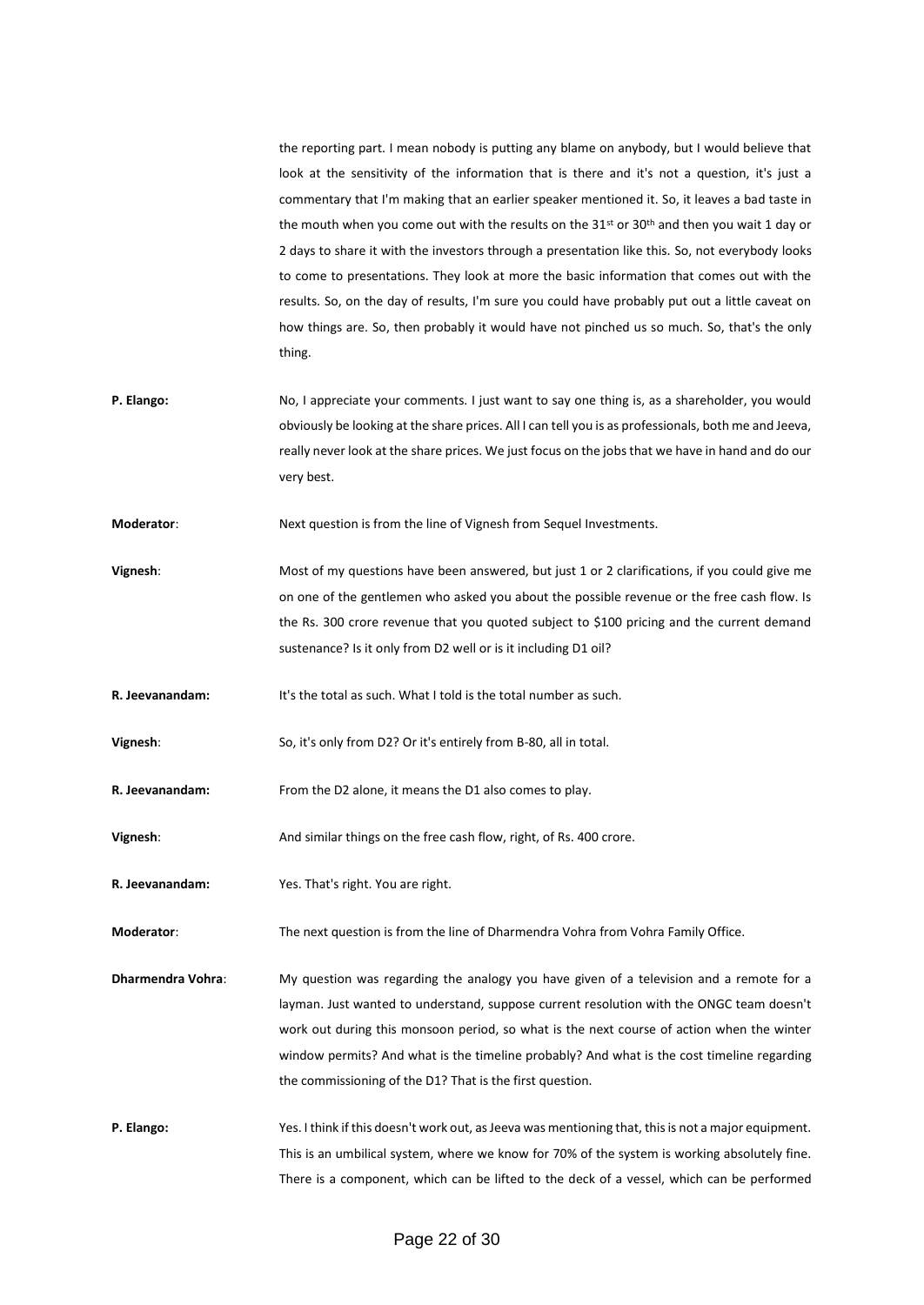during monsoon period and replaced or reconnected with the presence of experts as such. That's what needs to be done. And that cost we have estimated to be in the order of \$1.5 million, and that can be performed immediately after monsoon, which is sometime in October, November period if our other attempts do not succeed. We have every hope that our solution will succeed. And these attempts cost us about \$400,000 to mobilize and which we will be doing.

- **Dharmendra Vohra:** And what are the risks involved? Suppose this first attempt fails during the monsoon, what are the risks involved? Are there any other unspecified risks, which might crop up at that point of time apart from the cost involved? Are there any different possibilities of entire thing not working in our favor?
- **P. Elango:** No, we've seen it work. We have seen both the wells produce. We have seen both the well come to the MOPU very clearly. Therefore, we don't see any other problem as long as we're able to fix. If we're not able to fix the problem in D1 well, we will not be producing from that. There's no other risk, and we'll continue to produce from D2.

**Moderator**: The next question is from the line of Dipen from DS Investments.

**Dipen:** Yes. It is just a reiteration of what you said earlier. Now, the B-80 total has a capacity of about 7,500 to 8,000 barrels of oil equivalent. Currently, we are producing about 20%, 22% of that, which is about 1,700 barrels of oil equivalent. So, this, we will be commercializing probably by the end of June, and we will start receiving revenues from the end of June. And the balance 80% of the production, we hope to start in the next maybe 2 or 3 weeks once when this issue gets solved, and if not, maximum by October, November. Is this the right understanding?

**P. Elango:** Yes. That's a correct understanding. I just want to clarify the capacity part that you mentioned that we expect both the wells together produce about 7,500 to 8,000 barrels of oil equivalent. The capacity that we have built is with future in mind, that individually, we have the capacity to process 10,000 barrels of oil and 15 million cubic feet of gas. These capacity has been built on the top side so that in future when we drill new wells or find the wells to be producing more, we are not constrained by the top side capacity. So, your 22% analogy may not be correcting, but your 1,700 barrels of oil equivalent vis-a-vis 7,500 barrels of oil equivalent is the correct reference.

**Moderator**: The next question is from the line of C.S. Chaudhry from CSF Financial Services. Please go ahead.

**C.S. Chaudhry:** Actually, this question was (inaudible) (1:39:47)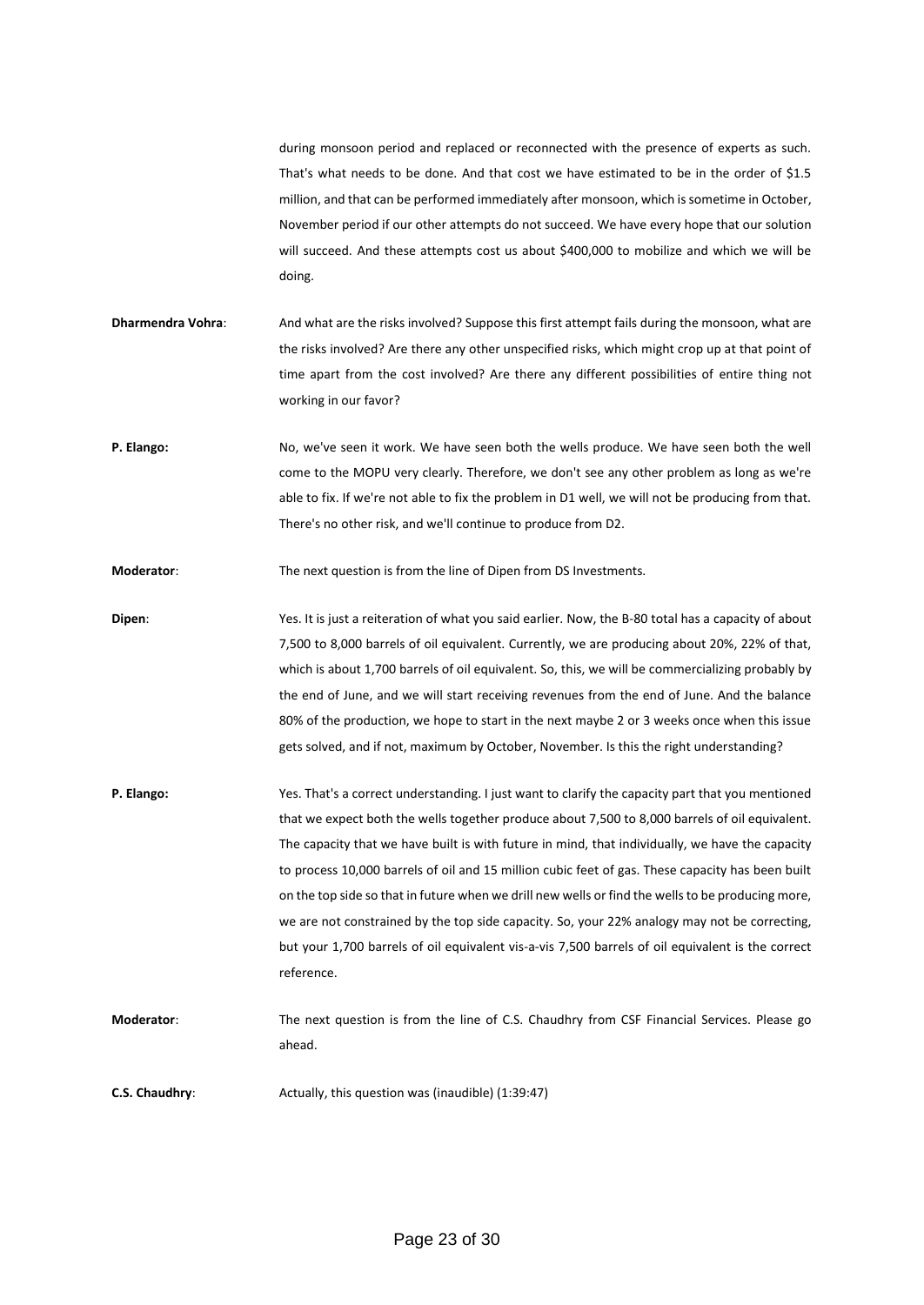**Moderator**: Mr. Chaudhry, sorry to interrupt you, but your voice is breaking very terribly. Sir, may I request you to rejoin the queue. Next question is from the line of Sai Das, individual investor. Please go ahead.

**Sai Das**: My question is regarding the D2 well. So, on a standalone basis, you mentioned that D2 well at \$15 per mmbtu will generate revenue of RS. 225 crore, and 25% of this will go to the Government. So, is this 25% a fixed number more or less or will it increase? And that's my first question. And the second question is, using these estimates you said that the profits would be around Rs. 75 crore annualized. So, this Rs. 75 crore involves the money that you received from that MOPU and FSO units into your group? Or does it exclude that? That's all.

- **R. Jeevanandam:** Now I'll give you a simple analysis of how the Government share works. Whatever the revenue is generated, the Government is having a stake. If I generate \$1 million per day, then I have to share with the government \$55. So, in that model, if you look at that if I generate about, say, \$250,000, I expect it should not be more than 1/4<sup>th</sup> of the money therein. So, it's starting with about \$12. It's \$12, \$12.5, it goes up to \$20. I've taken the maximum upper limit of 20%, 21% because it will produce some oil there onto also. So, with that, we have considered 25% goes to the Government thereon, right? So, now your next question goes about operating costs. The operating cost is standalone. That goes from -- which is like any third-party contractor, this B-80 field has to pay for HOEC subsidiaries. That is about \$97,000 a day, they have to pay for it. Okay. Now whatever the revenue generated out of the D2 well sales, first charge goes to these operating expenses. After meeting the operating expenses, after meeting the Government revenue, the balance will come. That I estimated in the year-end annual to be about Rs. 70 crore cash net, okay?
- **Moderator**: Sir, the line from the participant dropped. We'll move to the next question. Next question is from the line of Abhishek Jain, individual investor. We will move to next participant. The next question is from the line of Natwar Gupta, individual investor. Please go ahead.
- **Natwar Gupta**: I'm going to ask a question relating to Dirok. Now, Mr. Elango mentioned that the customers are price sensitive and the price being \$6 around. And given how the global gas prices are, I anticipate that when the next revision come, they are going to be even higher. So, in some ways, we are saying that the volumes might be constrained because the prices are high and the customer is sensitive to pricing. Now with that backdrop, you mentioned that you're doing the pipeline to Duliajan. Once you do that, do the customer mix change? Or is it the same customers? Does it give you access to more customers once you have done that pipeline?
- **P. Elango:** Yes. Once we do the pipeline, obviously, it allows us to access few more customers. But individually, they may not be large customers. Mostly all the large customers are already connected through the Oil India pipeline. So, that's not a complete…. But what it does is, it kind of helps in meeting certain sectors are not really sensitive to the price. For example, any refineries, I mean, your gas is competing with fuel oil, which is substituting the fuel oil,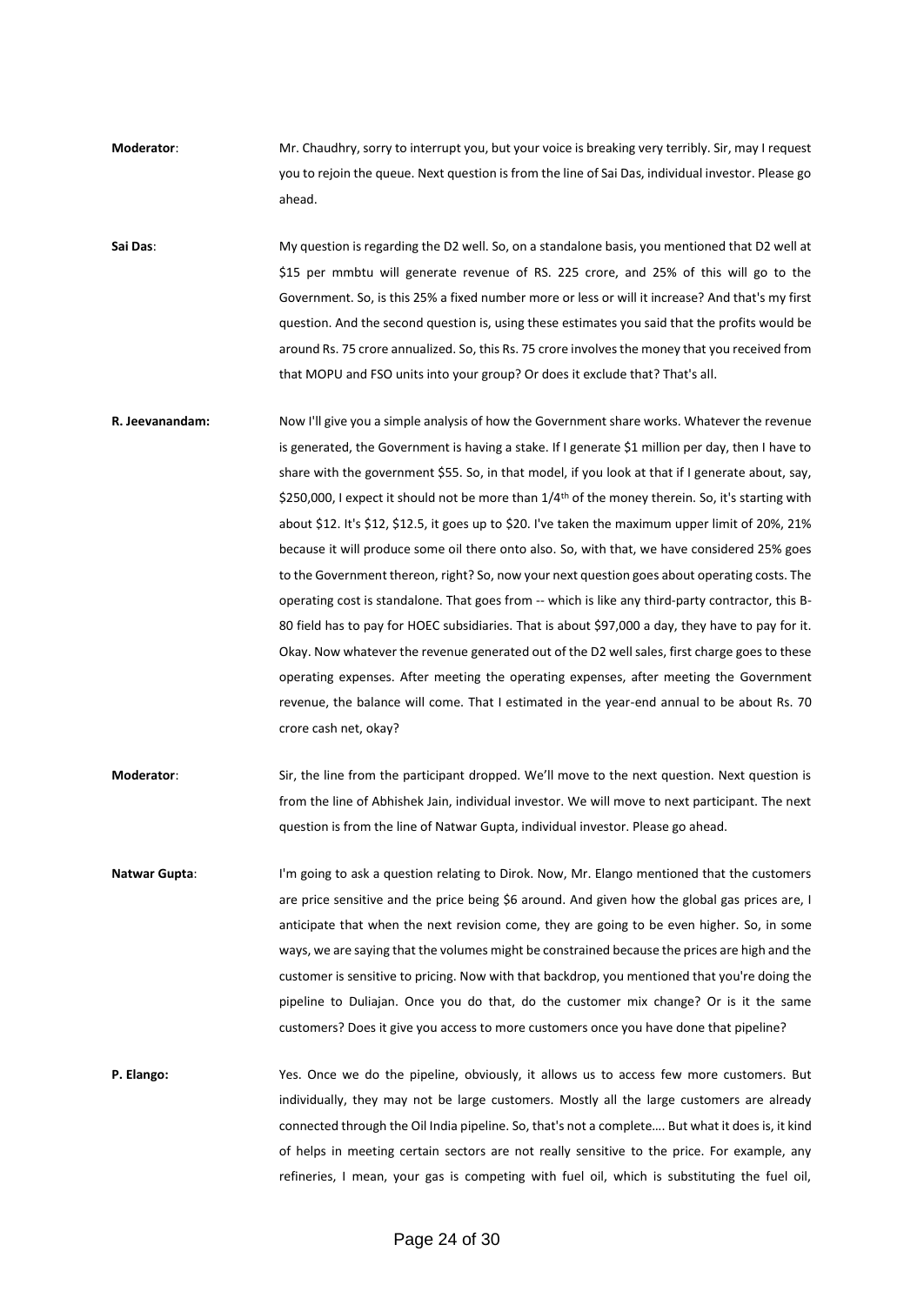therefore, if you're accessing the refinery directly, they are not very sensitive to the prices, one. Power sector, the Government has pushed them to continue the production, whether they make money or not. So, we had also seen power sector dry. It's difficult to really see with the next price increase, how some of these customers' behavior would be. But having said that, we see the pipeline as more of a strategic investment, which allows you to directly reach the market and reduce your dependency on Oil India at one level. And the other level is to kind of de-risk the Dirok. From the point of view of today, if there is any kind of failure in that Oil India's pipeline, then we will not be able to supply it to anyone. But having our own pipeline gives that chance.

- **Natwar Gupta**: So, when do you expect the pipeline to be up and running? And second, in terms of demand change in that area, what I could then figure out is that only when Numaligarh Refinery the capacity increases, there are doing a Capex there, then sort of the demand/supply balance changes. Would that be correct? And if that is true, then when do you expect that expansion plan to conclude?
- **P. Elango:** Yes. The first thing is a huge North-east gas grid is being built by the Government. Based on the demand that has been assessed in the entire North-east region with a lot of unserved areas as such. Government has actually given a project. It's a subsidized project by Government to create that infrastructure, being implemented by GAIL. That work is going on stream. One interesting part of that network is that has the ability to flow the gas out of Assam also and connect it with the rest of India. So, it's like what you saw when the entire power grid in India got connected with multiple regions, you see the demand being managed much more efficiently across the region. So, we do expect that to happen, but that's more like FY '25, FY '26 scenario. But all I know is both the Numaligarh expansion project as well as the North-east gas grid project has been given highest priorities by the Government. There are no local issues. All the approvals have been given to them on priority and the execution is going on in full swing.
- Natwar Gupta: Now can I move to PY-1, where you have done a settlement on royalties. So, now what does that change compared to the earlier numbers of royalty?
- **P. Elango:** See, basically, earlier as per the statute, the royalty has to be paid at 10% of what is designated as wellhead value, which means whatever is the sales price you realize, you deduct the transportation and treatment cost for the gas from the wellhead to the delivery point, which is onshore. In our case, the wellhead is offshore, the delivery point is onshore. So, under the statute, we are allowed to do because the royalty is always levied on wellhead. Now after the entry of multiple private sector players, the Government through various audit found that this is creating a lot of problem for them. So, they wanted to fix that sales price is a pricing point, you pay 10% of the sales price, which is not really in accordance with the mining license conditions or rules. So, we felt we are very strong statutory, legally in our calculation. And from a precedence point of view, since independence or since commencement of gas production in this country, we know that royalty has always been paid by both Oil India and ONGC up to 10%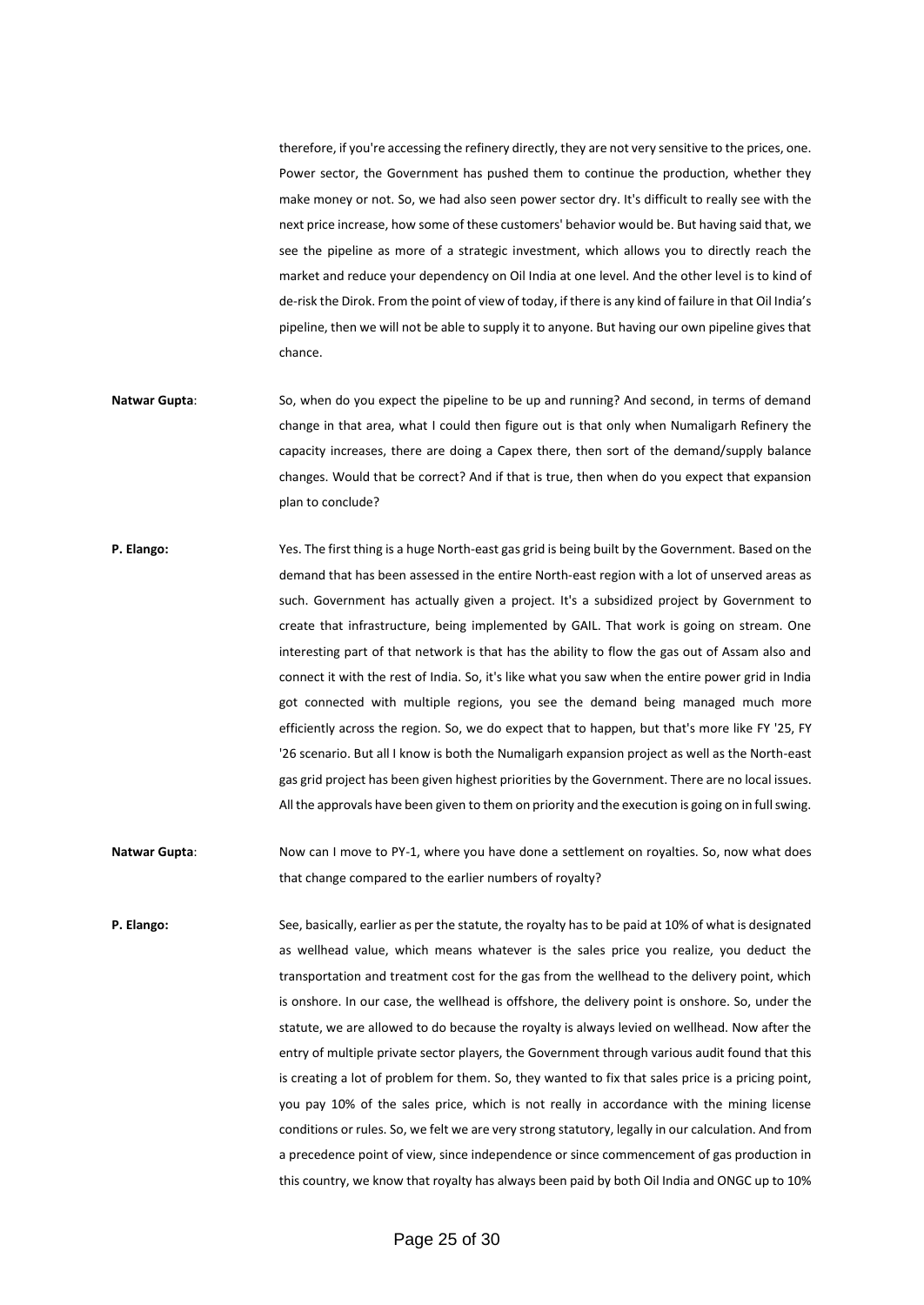of the wellhead value only. And both Jeeva and me worked in ONGC for more than 10, 12 years, we know exactly how this is done. But the way we reach the settlement is basically the Government took a view, look, I'm facing a lot of problems with multiple players, all of you will pay some 10% of sales price as royalty. So, in the DRC, we have made some kind of a settlement proposal, which I'm not allowed to disclose as such. But to answer your question, going forward, it doesn't change it any way other than we will pay 10% of the sales price as royalty. And that we have already started doing.

**Moderator**: The next question is from the line of Chetan Phalke from Alpha Invesco. Please go ahead.

- **Chetan Phalke**: Sir, this is regarding our exchange release dated 24th of February 2020, in which we had published our test results for D2 wells. So, at various choke sizes and pressure flows, the production can vary anywhere between 15 to 23 mmscfd as per the press release or the exchange release. While our sale size with GSPC is only, let's say, 10 mmscfd, and we have been talking about 10 mmscfd production and sales. So, just wanted to understand when our minimum production capacity as per the test result was 15 mmscfd, is there any change or any revision in our production plans for this D2 well?
- **P. Elango:** No. Based on test results or even before the test results, we have indicated the gas production to be 15 million cubic feet. And we always have our own internal consumption, all the systems in the top side is run through gas. So, there is an internal consumption, which we estimated anywhere between 2 million to 3 million cubic feet. So, we were comfortable with 12 million cubic feet as a sales number. And when it comes to commitment, where there is a take or pay as well as supply or pay, the model is there from after first year onwards. We thought it is prudent to commit 10 million cubic feet. I want to emphasize that we have always had the option to offer the gas that exchanges also any excess gas that we produce, we can always sell it to any other customers also. So, all the flexibility we have built in, but we just want to proceed on a conservative basis.
- **Chetan Phalke**: So, is it fair to assume that once things stabilize, there is a chance that our tie-up can be higher than 10 mmscfd?

**P. Elango:** Yes. Very much.

**Chetan Phalke**: Any ballpark number how high we can go whenever things normalize, not asking for immediate guidance, let's say, after a year or so?

**P. Elango:** No. I said we have a limitation in terms of process capacity of 15 million cubic feet. We have the internal requirement of about 2 million cubic feet. So, it can vary anywhere between 10 to 12, 13.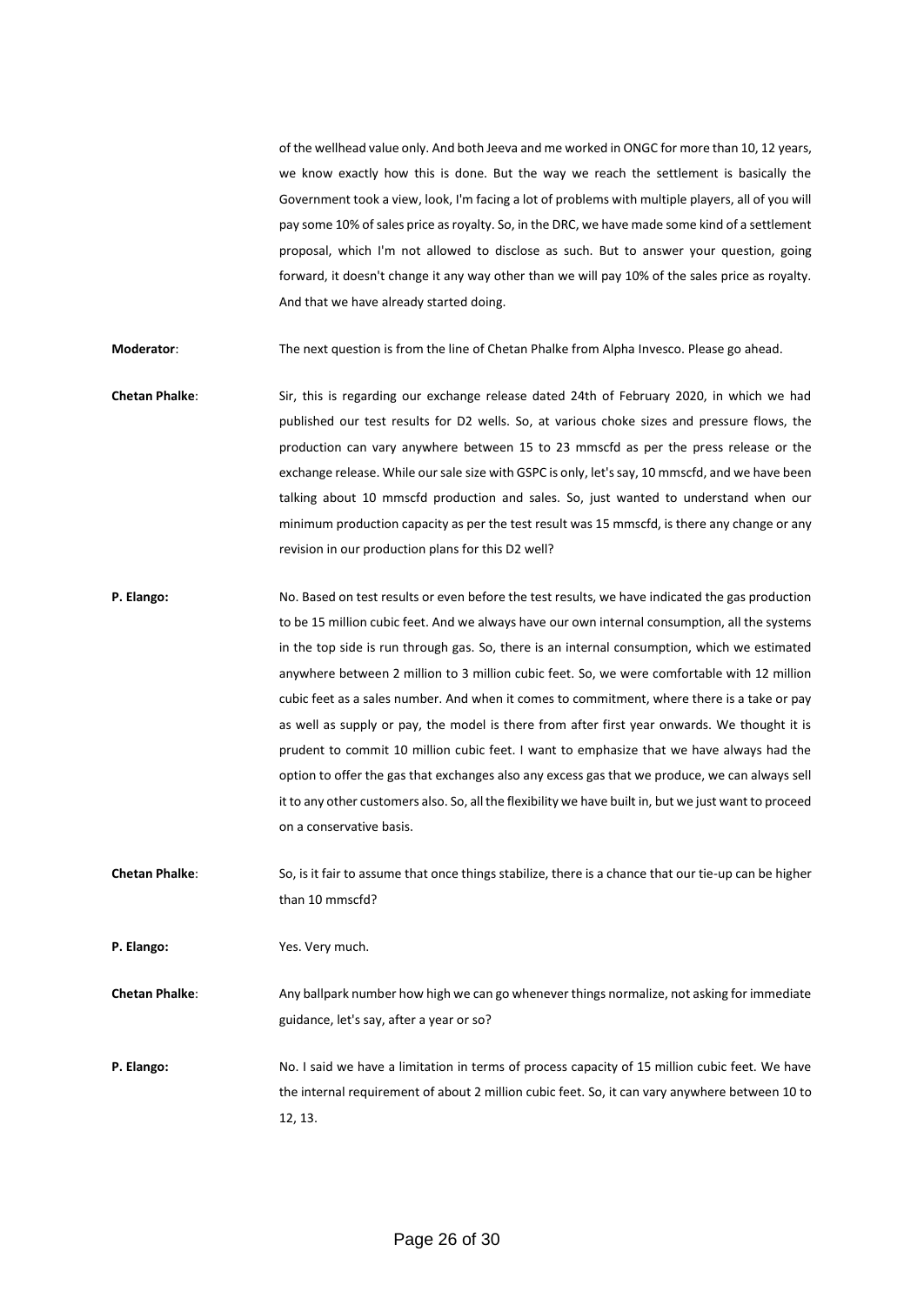- **Chetan Phalke**: So, the process capacity has to be taken up just in case the production capacity goes to more than 15.
- **P. Elango:** See overall, the gas or oil production is really determined by our reservoir management team, which looks at the long-term how do you maximize your recovery over a longer period as such. What is the maximum you can recover or optimum. So, they decide what is the optimum rate of production based on pressure data and other database, and we follow that only.
- **Moderator**: The next question is from the line of Rikesh Parikh from Barclays. Rikesh Parikh, may I request you to unmute your line from your side and go ahead with the question please. Due to no response, we'll move to the next participant. Next question is from the line of Tejas from Unique Stockbroking. Please go ahead.
- **Tejas Shah**: If you can share on the expenses and the other interest, what is being charged? And again, the vessel cost also being charged on the consolidated, if you can throw some light on that.
- **R. Jeevanandam:** Our cost of capital is less than the debt capital, is about less than 9%. And your next question, we are getting our interest rate by gross currently it is less than 9% for all of our borrowings. So, what is your question?
- **Tejas Shah**: There is a cost in other charges, you've mentioned interest cost. On the consolidated balance sheet also other vessel charges is also Rs. 2.35 crore.
- **R. Jeevanandam:** Yes, right. As I told you in that as such the vessel, whatever the Floating Storage Offshore and the Single Point Mooring system commissioned on 26<sup>th</sup> of December. So, it is in an operating mode. All the cost is related to the operating expenses. The system is fully commissioned. The revenue earning is linked to the B-80 production, that's why the cost is in the balance sheet, which is in the order of around that the company has suffered a loss of Rs. 11 crore for this 3.5 months, including the depreciation, which is in the order of about Rs. 7 crore.
- **Tejas Shah**: And normally, you charge depreciation, depletion and there are some other also. So, will that be charged on full and what will be the effect after the B-80 starts? Means let us say when the B-80 starts, then the depreciation, depletion cost will come to what? And whether it is 10% of the turnover. Even on the royalty side, if we see, around 20% is the royalty on the top line of today what we are paying right now?
- **R. Jeevanandam:** I can tell you what is happening as such in case of B-80, the royalty is 10% in either case, whether it is an oil or gas. But in case of gas from Dirok, which is our major revenue generator, royalty is 10% of the gas. But whatever the condensate we produce, we have to pay 20% royalty, and then we have to pay 20% sales after adjusting the royalty. In effect, it comes to around 38% after revenue earned through oil in other blocks, okay? So, that is a major thing. If you average it out, probably you may be looking at a number of, say, 20.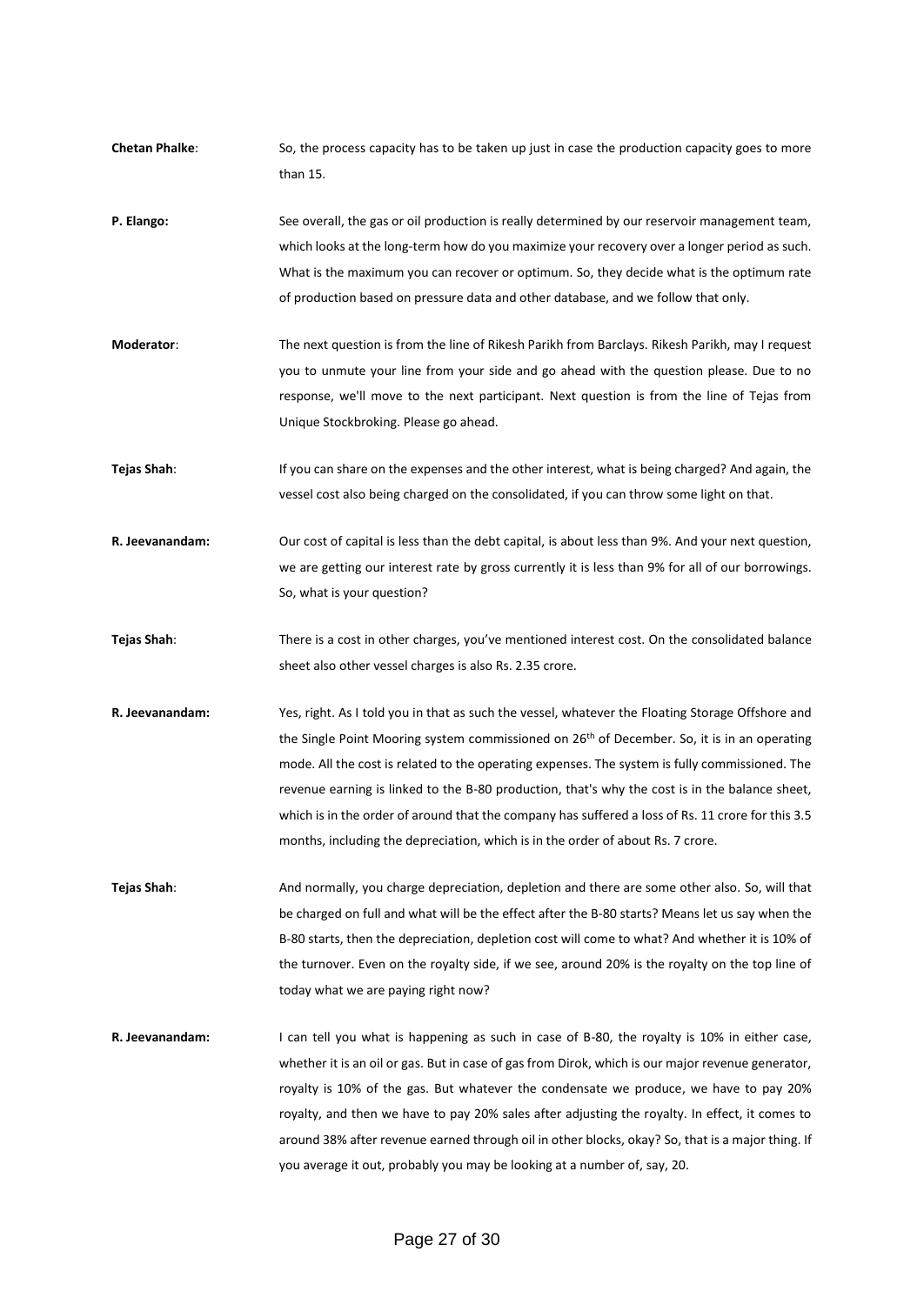**Moderator**: The next question is from the line of Nirbhay Mahawar from N Square Capital. Please go ahead.

**Nirbhay Mahawar**: Just wanted a follow-up regarding our existing portfolio development --

**Moderator**: Nirbhay, sorry to stop you. Your voice is breaking. May I request you to come into a better reception area.

**Nirbhay Mahawar:** I just wanted to follow up regarding our existing portfolio development. Are we open --

- **Moderator**: Nirbhay, sorry to interrupt you, once again. Can I request you to come back in the question queue, please? The next question is from the line of Ashwin Reddy from Samatva Investments. Please go ahead.
- **Ashwin Reddy**: The first question is on Dirok. So, the reduction in volumes in Dirok that we have seen, how much effect is due to the higher APM price post April? And how much is due to the maintenance shut down in the BCPL refinery?
- **P. Elango:** The number that you've seen now are for the last quarter. In the last quarter, there was no price increase. That is January-March quarter, that is mainly due to shut down and seasonal lower demand by the customer. The new price of \$6 plus is effective 1<sup>st</sup> April. So, in April, we saw a bit of a price shock within the customers to minimize thereof. But in May, about a week back, we started again seeing picking up of demand. So, I think by the end of this quarter, we'll get a more clear picture on how much is the impact of price increase. But overall, we find mostly any shutdown in any of the major customer impacts us. I think this quarter, we'll get a better sense.
- **Ashwin Reddy**: And the second question, sir, as a clarification, so the Rs. 75 crore to Rs. 80 crore number that we mentioned that we would get from operating the purely the gas well, is that right? So, is this the consol number at consolidated cash flow or only at the standalone because consol it also includes whatever you get at consol level?
- **R. Jeevanandam:** Yes. Consol level, we'll be getting a better number as such because then the 2 vessels revenue generation would also be there. So, we will be expecting some oil production from the D2 well also. With all put together, I'll be touching a number of over Rs. 100 crore.
- Ashwin Reddy: But is this is only your share, right, not to a partner?
- **R. Jeevanandam:** Our share.
- **Moderator**: Next question is from the line of Chitresh Ranawat, an individual investor. Please go ahead.
- **Chitresh Ranawat**: Congratulations on the B-80 bill. So, I just wanted to know like by when we can expect the D1 to be commissioned like any gross date we have available.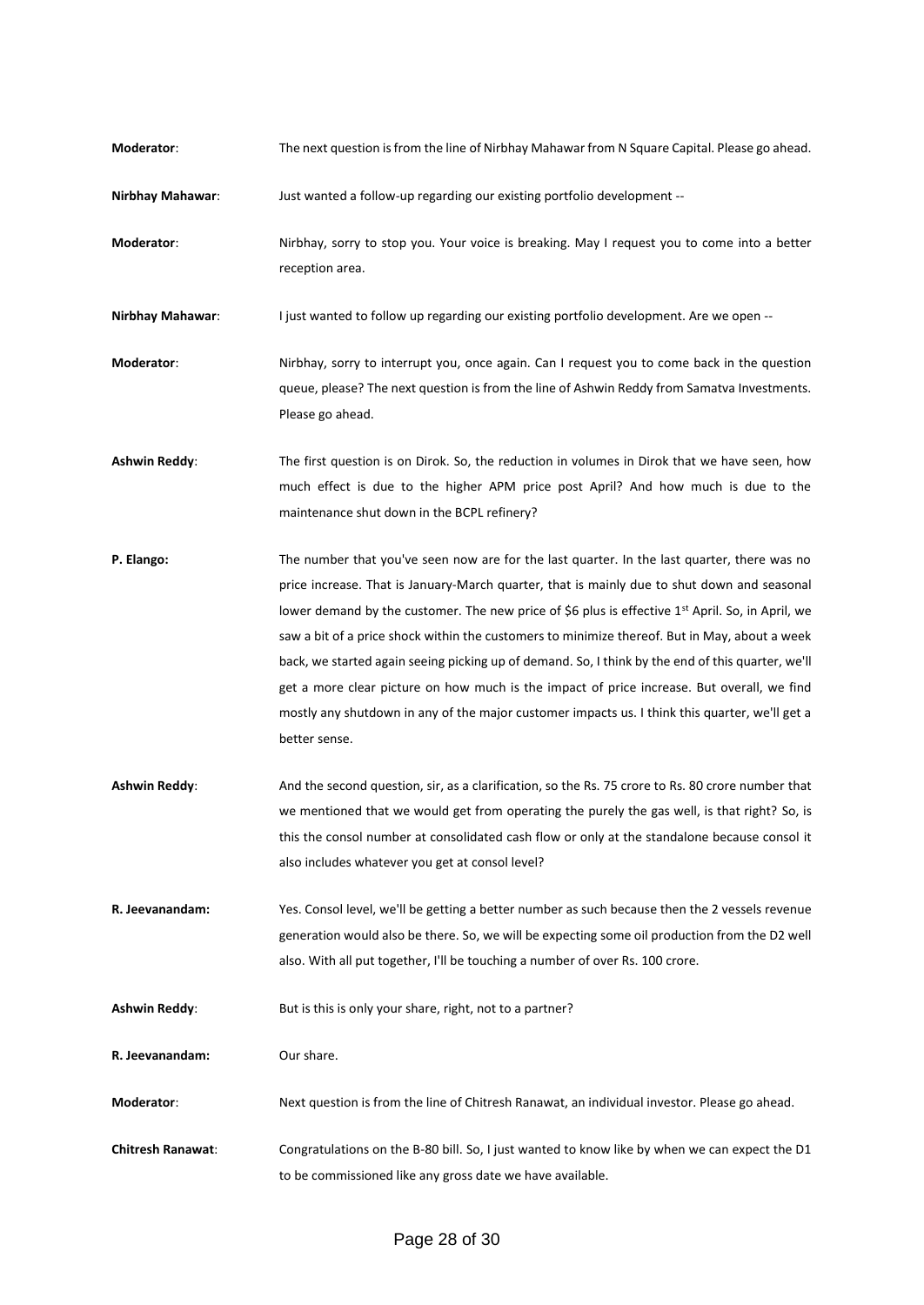- **P. Elango:** I wish I can give you a specific date on that. I think we've explained that we will be making one more attempt. We just hope and pray it ends up successfully.
- **Chitresh Ranawat**: And the other wells part in the presentation is missing in this particular presentation, like updates on other wells. So, that was included in the presentation earlier. So, any reason for excluding them?
- **P. Elango:** You mean the other blocks?

**Chitresh Ranawat**: Yes, other blocks.

- **P. Elango:** Yes. No, we will be uploading the investor presentation. In the evening what we have done is the earnings presentation, highlighting the quarter results on each of the block. But we will have a comprehensive update on all other blocks also.
- **Chitresh Ranawat**: Okay. So, as per earlier talks from the management like we are expecting to reach around 14,000 equivalent of barrels oil equivalent per day in the next 2 to 3 years. Are we on track for that?
- **P. Elango:** Yes, I think really the current year focus is on getting B-80 on full stream and also investing. After that, as Jeeva emphasized, we will focus on adjusting some of the working capital issues, bringing down the debt level as well as doing the investment in the existing portfolio of Dirok, PY-1 and Western areas as such. Our value of our portfolio remains, but investment only will unlock the full value. That will be determined purely by when we are able to get the full production from B-80.

**Moderator**: The next question is from the line of Rushil, individual investor. Please go ahead.

**Rushil:** Congratulations on commencement of the production. My question is we have some carry forwarded losses. So, just wanted to understand if you can throw some light on the amount of losses we have in terms of carry forwarded and the set of duration we have or the time we have to set off in terms of number of years?

**R. Jeevanandam:** So, carry forward loss as on 31<sup>st</sup> March would be about Rs. 841 crore. The majority of them are the depreciation, which is no time limit under the law. So, we should be comfortable as such till we reach a number of Rs. 841 crore.

**Moderator**: Thank you very much. I now hand the conference over to Mr. Anuj Sonpal for closing comments.

**Anuj Sonpal**: Thank you, everyone, for joining us. I would request if management has any closing comments. Over to you, Elango.